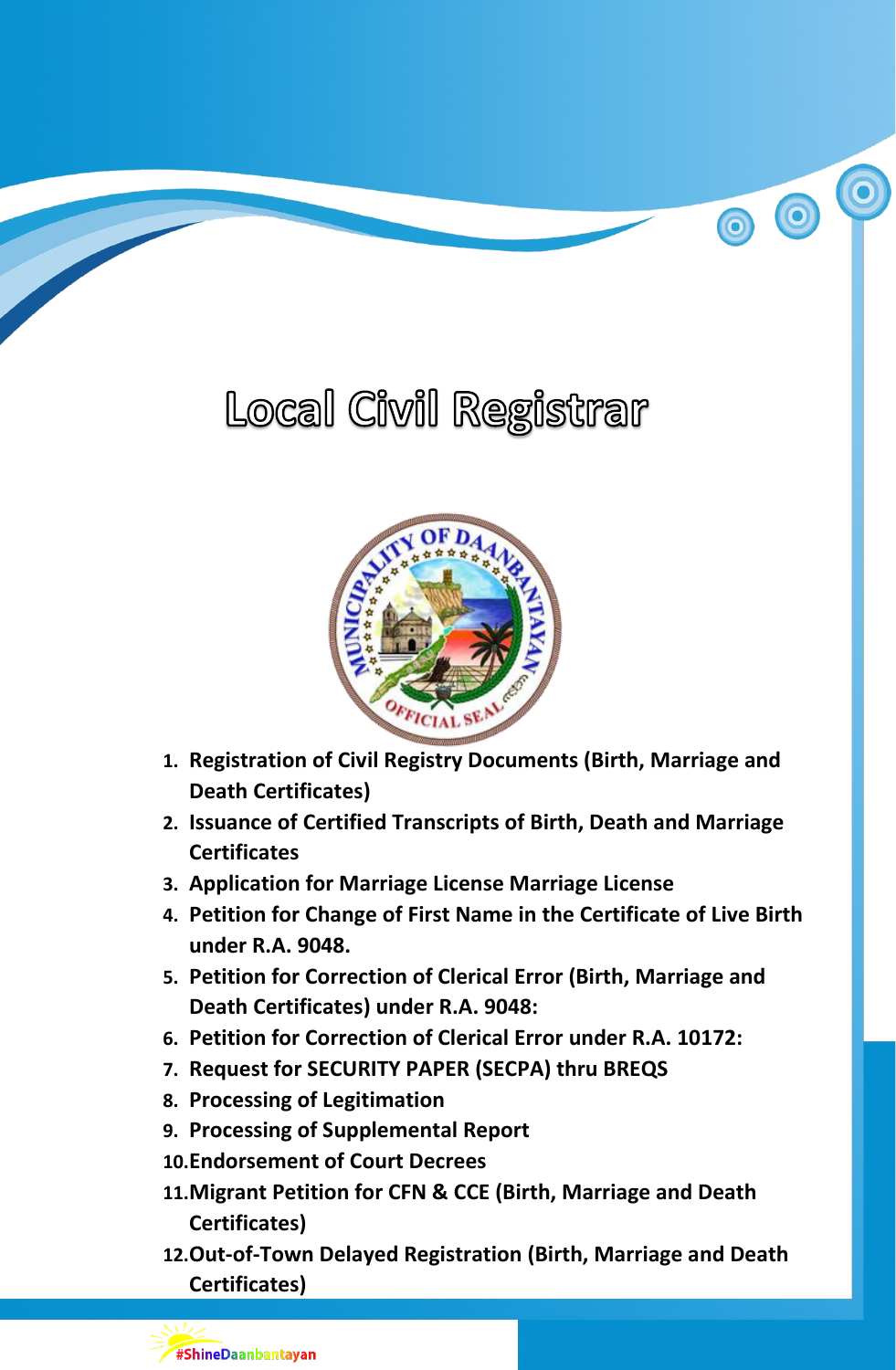

#### **Frontline Services:**

#### **1. Registration of Civil Registry Documents (Birth, Marriage and Death Certificates)**

Facts of a person's birth, marriage, death and judicial decrees/orders and Legal Instruments affecting the civil status of a person shall be registered in the Civil Registry Office where the event occurred.

| <b>Office or Division:</b>                    | Local Civil Registrar                                                                    |                                                                                  |             |                    |  |  |
|-----------------------------------------------|------------------------------------------------------------------------------------------|----------------------------------------------------------------------------------|-------------|--------------------|--|--|
| <b>Classification:</b>                        | Simple                                                                                   |                                                                                  |             |                    |  |  |
| <b>Type of Transaction:</b>                   | Government to Client (G2C), Government to Government (G2G), Government to Business (G2B) |                                                                                  |             |                    |  |  |
| Who May avail:                                |                                                                                          | Individuals, Birthing Centers, Hospitals, Funeral Homes and Solemnizing Officers |             |                    |  |  |
| <b>CHECKLIST OF REQUIREMENTS:</b>             |                                                                                          | <b>WHERE TO SECURE</b>                                                           |             |                    |  |  |
| Certificate of Live Birth (in quadruplicate)  |                                                                                          | Birthing centers, Hospitals, Maternity clinics, Midwives                         |             |                    |  |  |
| Certificate of Marriage (in quadruplicate)    |                                                                                          | Office of the Solemnizing Officer                                                |             |                    |  |  |
| Certificate of Death (in quadruplicate)       |                                                                                          | Funeral Homes, Hospitals, LCR Office                                             |             |                    |  |  |
|                                               | LEGAL INSTRUMENTS (Affidavit of Legitimation, Affidavit to                               | Law Office/Notary Public                                                         |             |                    |  |  |
| Use the Surname of the Father, Affidavit of   |                                                                                          |                                                                                  |             |                    |  |  |
| Acknowledgement) in quadruplicate             |                                                                                          |                                                                                  |             |                    |  |  |
| For Delayed Registration of Documents:        |                                                                                          |                                                                                  |             |                    |  |  |
|                                               | *Certificate of Live Birth, Certificate of Marriage & Certificate                        | Birthing Center, Hospital, Parishes                                              |             |                    |  |  |
| of Death in quadruplicate                     |                                                                                          |                                                                                  |             |                    |  |  |
|                                               | *PSA Negative Certification of Birth, Marriage & Death                                   | <b>PSA</b>                                                                       |             |                    |  |  |
| (updated)                                     |                                                                                          |                                                                                  |             |                    |  |  |
|                                               | *At Least Two Supporting Documents to Show the veracity of                               |                                                                                  |             |                    |  |  |
| the document to be registered such as:        |                                                                                          |                                                                                  |             |                    |  |  |
| a. Baptismal Certificate                      |                                                                                          |                                                                                  |             |                    |  |  |
|                                               |                                                                                          | Parish Office where the child was baptized                                       |             |                    |  |  |
| b. Immunization Card                          |                                                                                          | <b>Rural Health Office</b>                                                       |             |                    |  |  |
| c. Marriage Contract of the Document Owner    |                                                                                          | PSA, Local Civil Registry Office, Parishes where the marriage                    |             |                    |  |  |
|                                               |                                                                                          | was recorded                                                                     |             |                    |  |  |
| d.Marriage Contract of Parents                |                                                                                          | PSA, LCRO                                                                        |             |                    |  |  |
| e.School Records                              |                                                                                          | School                                                                           |             |                    |  |  |
| e.Valid IDs                                   |                                                                                          | Client                                                                           |             |                    |  |  |
| *Joint Affidavit of Two Disinterested Persons |                                                                                          | Any Notary Public                                                                |             |                    |  |  |
| <b>CLIENTS STEPS</b>                          | <b>AGENCY ACTIONS</b>                                                                    | <b>FEES TO BE PAID</b><br><b>PROCESSING</b><br><b>PERSON</b>                     |             |                    |  |  |
|                                               |                                                                                          |                                                                                  | <b>TIME</b> | <b>RESPONSIBLE</b> |  |  |
| 1.Submission of duly                          | Receive and scrutinize the                                                               | none                                                                             | 10 mins.    | <b>MARIE JADE</b>  |  |  |
| filled up                                     | document and assign registry                                                             |                                                                                  |             | <b>MEDALLE</b>     |  |  |
| Forms(Certificate of Live                     | number (For timely registered                                                            |                                                                                  |             | Adm. Aide I        |  |  |
| Birth, Certificate of                         | docs.                                                                                    |                                                                                  |             |                    |  |  |
| Marriage & Certificate of                     |                                                                                          |                                                                                  |             |                    |  |  |
| Death) in quadruplicate                       |                                                                                          |                                                                                  |             |                    |  |  |
| to the LCRO Staff                             |                                                                                          |                                                                                  |             |                    |  |  |
| (Window I)                                    |                                                                                          |                                                                                  |             |                    |  |  |
| 2. Client to wait for the                     | LCR Staff forward the Certificate                                                        | none                                                                             | 10 mins.    | MARIE JADE R.      |  |  |
| release of the registered                     | for signature of the MCR                                                                 |                                                                                  |             | <b>MEDALLE</b>     |  |  |
| document (For the                             |                                                                                          |                                                                                  |             | Adm. Aide I        |  |  |
| Timely registered docs.)                      |                                                                                          |                                                                                  |             |                    |  |  |
| 3. Claim the Registered                       | Transcribe in the appropriate                                                            | none                                                                             | 15 mins.    | ZOSIMA P. PEPITO   |  |  |
| Document (window I)                           | registry book and segregate the                                                          |                                                                                  |             | Adm. Aide I        |  |  |
|                                               | copies and release the client's                                                          |                                                                                  |             |                    |  |  |
|                                               | copy                                                                                     |                                                                                  |             |                    |  |  |
| In case of Delayed Registration:              |                                                                                          |                                                                                  |             |                    |  |  |
| 4. Receive the Order of                       | Issue order of payment                                                                   | Sec. Fee -P 50.00                                                                | 10 mins.    | ZOSIMA P. PEPITO   |  |  |
| Payment.                                      |                                                                                          |                                                                                  |             | Adm. Aide I        |  |  |
|                                               |                                                                                          | Certificate Fee -<br>P 75.00                                                     |             |                    |  |  |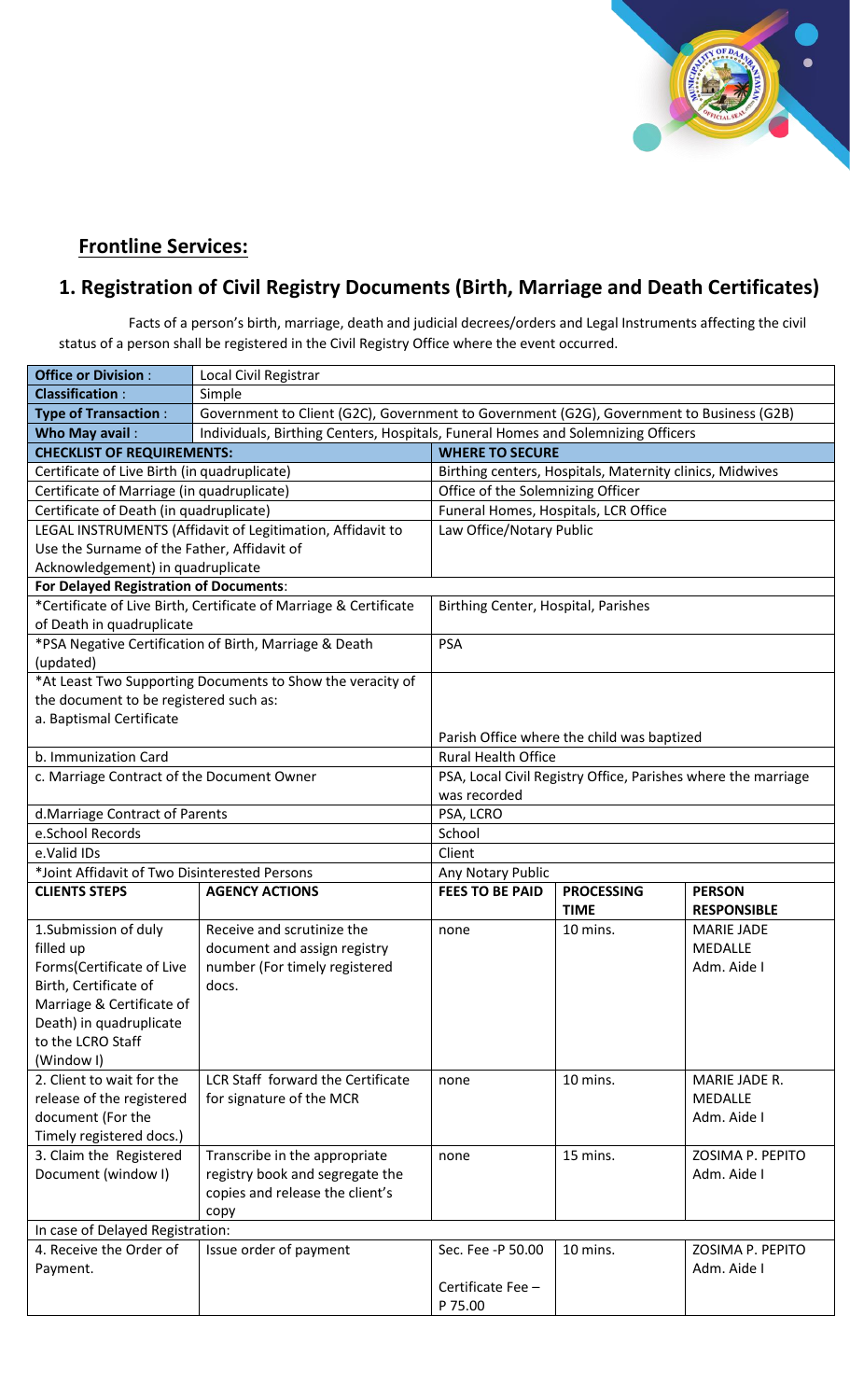

|                                                                                                                     |                                                                                                                                                                                 | Doc. Stamp $-P$<br>30.00 |          | MARIE JADE R.<br>MEDALLE<br>Adm. Aide I        |
|---------------------------------------------------------------------------------------------------------------------|---------------------------------------------------------------------------------------------------------------------------------------------------------------------------------|--------------------------|----------|------------------------------------------------|
| 5. Client to be back after<br>the 10 day posting of the<br>Delayed Registration of<br>the document for<br>releasing | Segregate the quadruplicate copy<br>of the Certificate:<br>$1st$ – Client<br>$2nd - PSA$<br>$3rd$ – LCR<br>$4TH$ –attending hilot, midwife,<br>hospital, funeral parlor, church | none                     | 15 mins. | MARIE JADE R.<br><b>MEDALLE</b><br>Adm. Aide I |
| TOTAL (except for Late registration)                                                                                | P 155.00                                                                                                                                                                        |                          | 60 mins. |                                                |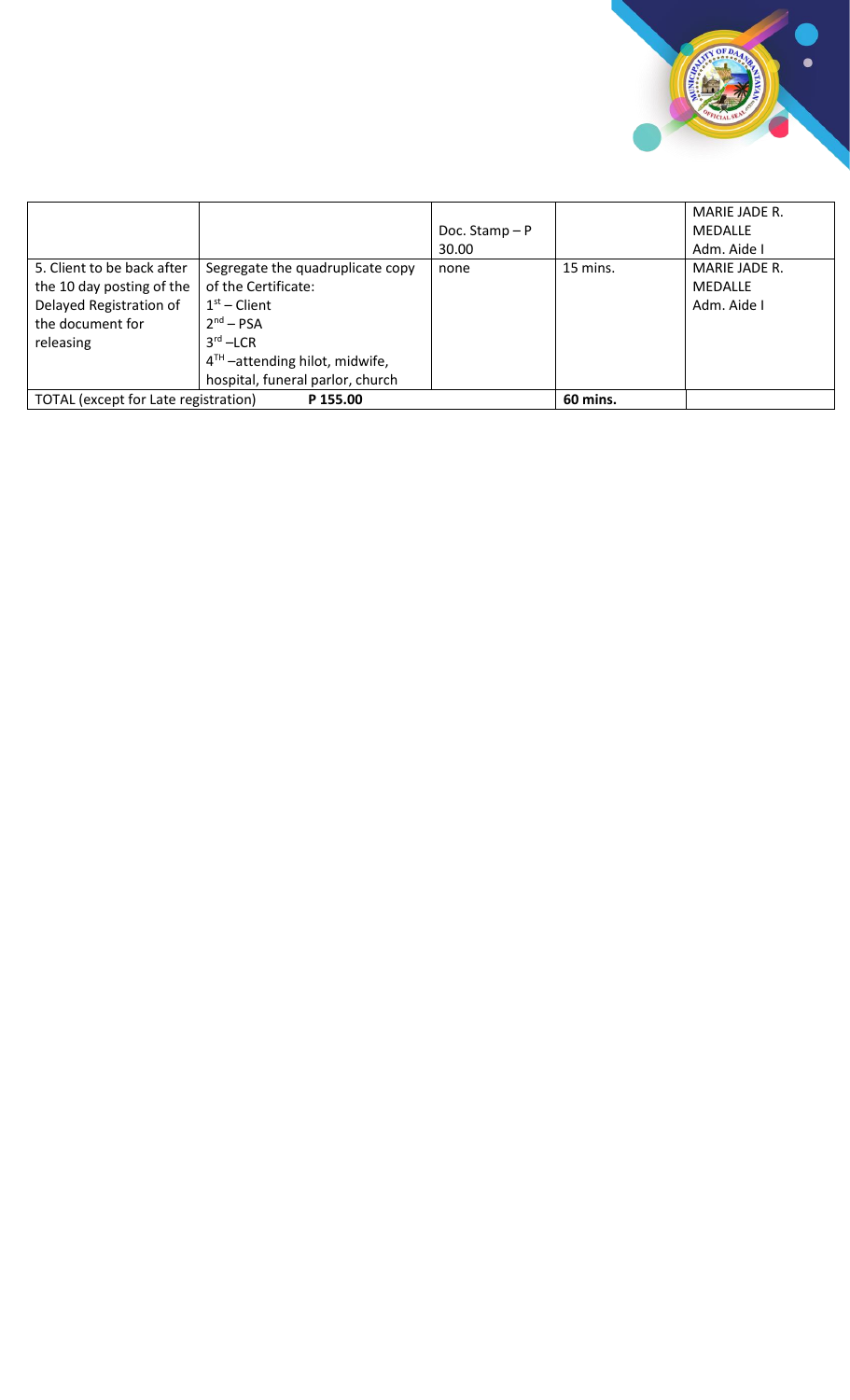

#### **2. Issuance of Certified Transcripts of Birth, Death and Marriage Certificates:**

Facts of birth, marriage and death of a person duly registered in our office can be available for issuance either as transcription from the Registry Books or Certified True Copy of the Certificate of Live Birth, Death and Marriage.

| <b>Office or Division:</b>                           | Local Civil Registrar                                                                                                       |                        |                                            |                                  |                                     |  |  |
|------------------------------------------------------|-----------------------------------------------------------------------------------------------------------------------------|------------------------|--------------------------------------------|----------------------------------|-------------------------------------|--|--|
| <b>Classification:</b>                               | Simple                                                                                                                      |                        |                                            |                                  |                                     |  |  |
| <b>Type of Transaction:</b>                          | Government to Client (G2C), Government to Government (G2G)                                                                  |                        |                                            |                                  |                                     |  |  |
| Who May avail:                                       | An individual person, owner of the document, or a duly authorized person, resident or non-resident<br>of Daanbantayan, Cebu |                        |                                            |                                  |                                     |  |  |
| <b>CHECKLIST OF REQUIREMENTS</b>                     |                                                                                                                             |                        | <b>WHERE TO SECURE</b>                     |                                  |                                     |  |  |
| <b>Baptismal Certificate</b>                         |                                                                                                                             |                        | Parish Church where the child was baptized |                                  |                                     |  |  |
| Valid I.D. of the owner of the document              |                                                                                                                             |                        | COMELEC/PRC/SSS/PHIL. POSTAL/GSIS          |                                  |                                     |  |  |
| owner                                                | Authorization letter with valid I.D., if requester is other than the                                                        |                        | Document Owner of the document requested   |                                  |                                     |  |  |
|                                                      | Special Power of Attorney executed by the document owner, Valid                                                             |                        | Law Office                                 |                                  |                                     |  |  |
| ID of the executor and Valid ID of the Atty.-In-Fact |                                                                                                                             |                        |                                            |                                  |                                     |  |  |
|                                                      | Letter Request from the Government Office Requesting the said                                                               |                        | <b>Requesting Government Office</b>        |                                  |                                     |  |  |
| document/Valid ID of the Requester                   |                                                                                                                             |                        |                                            |                                  |                                     |  |  |
| <b>CLIENTS STEPS</b>                                 | <b>AGENCY ACTIONS</b>                                                                                                       | <b>FEES TO BE PAID</b> |                                            | <b>PROCESSING</b><br><b>TIME</b> | <b>PERSON</b><br><b>RESPONSIBLE</b> |  |  |
| 1. Fill up and submit request                        | Receives request form                                                                                                       | none                   |                                            | 10 mins.                         | ZOSIMA P.                           |  |  |
| form to receiving section.                           | and search the data.                                                                                                        |                        |                                            |                                  | <b>PEPITO</b>                       |  |  |
| (Window I)                                           |                                                                                                                             |                        |                                            |                                  | Administrative                      |  |  |
|                                                      |                                                                                                                             |                        |                                            |                                  | Aide I                              |  |  |
| 2. Receive order of payment.                         | Advice client to pay to                                                                                                     | none                   |                                            | 10 mins.                         | Zosima P.                           |  |  |
|                                                      | the cashier                                                                                                                 |                        |                                            |                                  | Pepito                              |  |  |
|                                                      |                                                                                                                             |                        |                                            |                                  | Administrative                      |  |  |
|                                                      |                                                                                                                             |                        |                                            |                                  | Aide I                              |  |  |
| 3. Pay to Cashier                                    | Receive payment and                                                                                                         |                        | For Certified Transcription: P             | 10 mins.                         | TREASURER'S                         |  |  |
|                                                      | issue official receipt                                                                                                      |                        | 75.00 and Doc. Stamp of                    |                                  | <b>OFFICE</b>                       |  |  |
|                                                      |                                                                                                                             | P30.00                 |                                            |                                  |                                     |  |  |
|                                                      |                                                                                                                             |                        | For Certified True Copies: 1st             |                                  |                                     |  |  |
|                                                      |                                                                                                                             |                        | Copy - P 100.00, Additional                |                                  |                                     |  |  |
|                                                      |                                                                                                                             |                        | Copies-P 10.00/copy, plus                  |                                  |                                     |  |  |
|                                                      |                                                                                                                             |                        | Doc. Stamp of P 30.00/copy                 |                                  |                                     |  |  |
| 4. Present O.R. to the LCR                           | Print the certificate and                                                                                                   | None                   |                                            | 10 mins.                         | Zosima P.                           |  |  |
| staff                                                | have it signed by the LCR                                                                                                   |                        |                                            |                                  | Pepito                              |  |  |
|                                                      |                                                                                                                             |                        |                                            |                                  | Adm. Aide I                         |  |  |
| 5. Claim the Certificate                             | Release to client the                                                                                                       | None                   |                                            | 10 mins.                         | Zosima P.                           |  |  |
|                                                      | certified transcription or                                                                                                  |                        |                                            |                                  | Pepito                              |  |  |
|                                                      | the certified true copy of                                                                                                  |                        |                                            |                                  | Adm. Aide I                         |  |  |
|                                                      | the requested doc.                                                                                                          |                        |                                            |                                  |                                     |  |  |
| <b>TOTAL WORKING TIME</b>                            |                                                                                                                             |                        |                                            | 50 minutes                       |                                     |  |  |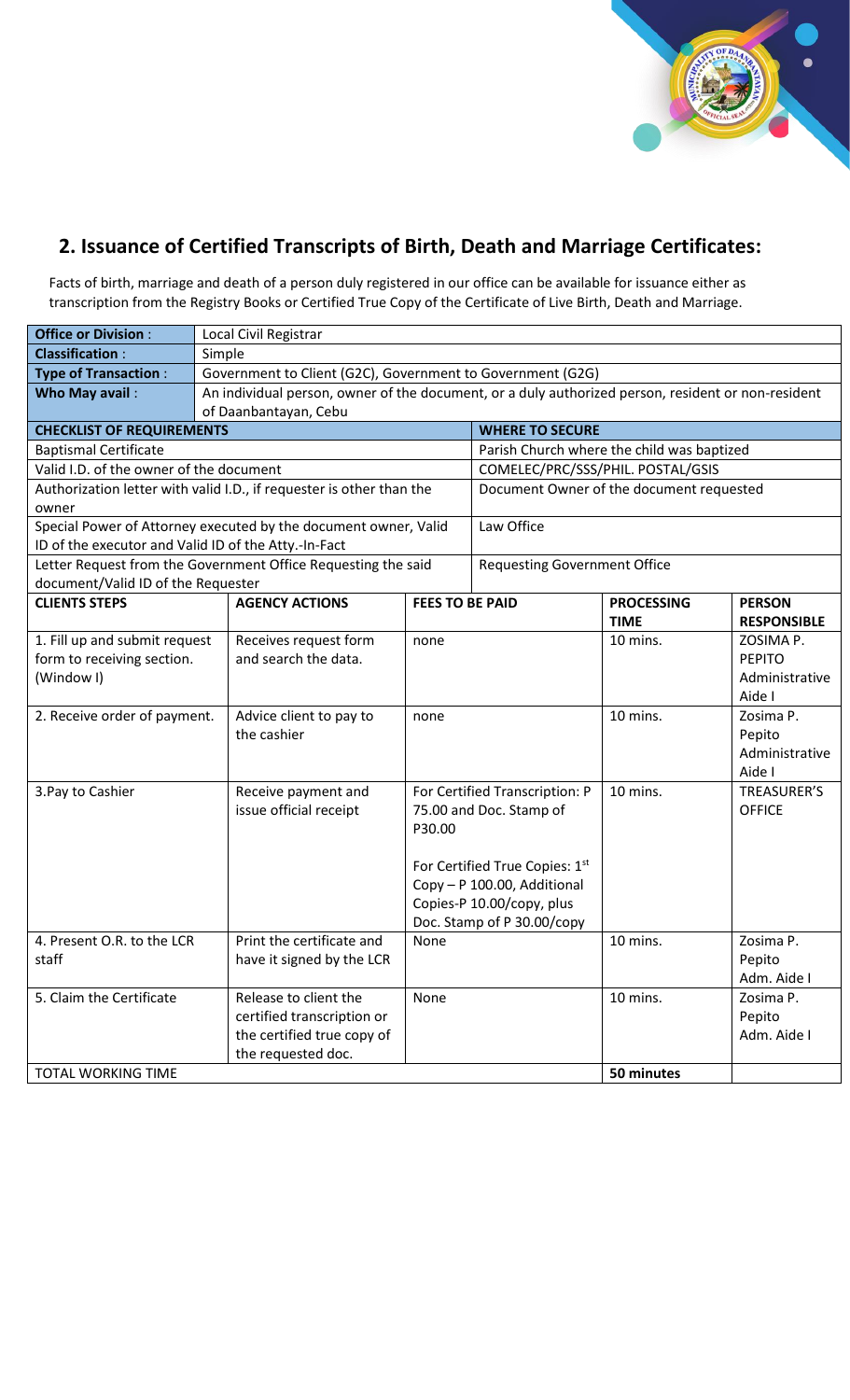

# **3. Application for Marriage License Marriage License**

Marriage License is a mandatory document to be secured by persons who wish to get married.

| <b>Office or Division:</b>                | Local Civil Registrar                              |                                                                                                 |                        |                                       |                                                              |  |  |  |
|-------------------------------------------|----------------------------------------------------|-------------------------------------------------------------------------------------------------|------------------------|---------------------------------------|--------------------------------------------------------------|--|--|--|
| <b>Classification:</b>                    | Simple                                             |                                                                                                 |                        |                                       |                                                              |  |  |  |
| <b>Type of Transaction:</b>               |                                                    | Government to Client - G2C                                                                      |                        |                                       |                                                              |  |  |  |
| Who May avail:                            |                                                    | Any Persons Qualified to Contract Marriage, One or Both of the applicants must be a resident of |                        |                                       |                                                              |  |  |  |
| Daanbantayan, Cebu                        |                                                    |                                                                                                 |                        |                                       |                                                              |  |  |  |
| <b>CHECKLIST OF REQUIREMENTS</b>          |                                                    |                                                                                                 |                        | <b>WHERE TO SECURE</b>                |                                                              |  |  |  |
| *Proof of Residence (Voter's              |                                                    |                                                                                                 |                        | Comelec/Office of the Punong Barangay |                                                              |  |  |  |
|                                           | Certificate/Certification from Barangay Captain    |                                                                                                 |                        |                                       |                                                              |  |  |  |
|                                           | *PSA Birth Certificate, if not available secure    |                                                                                                 |                        |                                       | PSA / Parish where the said person was baptized / LCR Office |  |  |  |
| baptismal certificate with LCR Negative   |                                                    |                                                                                                 |                        |                                       |                                                              |  |  |  |
| Certification                             |                                                    |                                                                                                 |                        |                                       |                                                              |  |  |  |
| *Certificate of No Record of Marriage     |                                                    |                                                                                                 | <b>PSA</b>             |                                       |                                                              |  |  |  |
| (CENOMAR) for both of the applicant       |                                                    |                                                                                                 |                        |                                       |                                                              |  |  |  |
|                                           | *Parental Consent (Applicants aging 18 yrs. and    |                                                                                                 | <b>LCR Office</b>      |                                       |                                                              |  |  |  |
| below 21 yrs. Old                         |                                                    |                                                                                                 |                        |                                       |                                                              |  |  |  |
|                                           | *Parental Advice (Applicants aging 21 yrs. old     |                                                                                                 |                        |                                       |                                                              |  |  |  |
| and below 25 yrs. old)                    |                                                    |                                                                                                 |                        |                                       |                                                              |  |  |  |
|                                           | *Valid IDs of the parents who gave parental        |                                                                                                 |                        |                                       |                                                              |  |  |  |
| consent or advice                         |                                                    |                                                                                                 |                        |                                       |                                                              |  |  |  |
|                                           | *Community Tax Certificate / one (1) Valid ID      |                                                                                                 | Treasurer's Office     |                                       |                                                              |  |  |  |
|                                           | *Legal Capacity to contract marriage, if foreigner |                                                                                                 | <b>Consular Office</b> |                                       |                                                              |  |  |  |
|                                           | *Pre-Marriage Orientation/ Counselling             |                                                                                                 |                        | DSWD Office/ POPCOM Office            |                                                              |  |  |  |
| Certificate                               |                                                    |                                                                                                 |                        |                                       |                                                              |  |  |  |
| <b>CLIENT STEPS</b>                       | <b>AGENCY ACTIONS</b>                              | <b>FEES TO BE PAID</b>                                                                          |                        | <b>PROCESSING</b><br><b>TIME</b>      | <b>PERSON RESPONSIBLE</b>                                    |  |  |  |
| 1. Apply for                              | Evaluate                                           | none                                                                                            |                        | 15 mins                               | MARIE JADE R. MEDALLE                                        |  |  |  |
| Marriage License                          | documents                                          |                                                                                                 |                        |                                       | Adm. Aide I                                                  |  |  |  |
| by submitting the                         | submitted.                                         |                                                                                                 |                        |                                       |                                                              |  |  |  |
| required                                  |                                                    |                                                                                                 |                        |                                       |                                                              |  |  |  |
| documents                                 |                                                    |                                                                                                 |                        |                                       |                                                              |  |  |  |
| 2. Receive order of                       | Advice client to                                   | none                                                                                            |                        | 10 mins.                              | MARIE JADE R. MEDALLE                                        |  |  |  |
| payment                                   | pay to the cashier                                 |                                                                                                 |                        |                                       | Adm. Aide I                                                  |  |  |  |
| 3. Payment to                             | Receive payment                                    | P 320.00 (Local                                                                                 |                        | 10 mins.                              | <b>TREASURER'S OFFICE</b>                                    |  |  |  |
| cashier                                   | and issue receipt.                                 | applicants)                                                                                     |                        |                                       |                                                              |  |  |  |
|                                           |                                                    |                                                                                                 |                        |                                       |                                                              |  |  |  |
|                                           |                                                    | P 600.00 (alien                                                                                 |                        |                                       |                                                              |  |  |  |
|                                           |                                                    | applicants)                                                                                     |                        |                                       |                                                              |  |  |  |
| 4. Present O.R. to                        | Interview                                          |                                                                                                 |                        |                                       |                                                              |  |  |  |
| the LCR staff                             | applicants and                                     |                                                                                                 |                        |                                       |                                                              |  |  |  |
|                                           | prepare Municipal                                  |                                                                                                 |                        |                                       | MARIE JADE R. MEDALLE                                        |  |  |  |
|                                           | Form 90                                            |                                                                                                 |                        |                                       | Adm. Aide I                                                  |  |  |  |
|                                           | (Application for                                   | <b>NONE</b>                                                                                     |                        | 10 mins.                              |                                                              |  |  |  |
|                                           | Marriage License)                                  |                                                                                                 |                        |                                       |                                                              |  |  |  |
|                                           | in 4 copies,                                       |                                                                                                 |                        |                                       |                                                              |  |  |  |
|                                           | prepare parental                                   |                                                                                                 |                        |                                       |                                                              |  |  |  |
|                                           | advice & consent<br>form whichever is              |                                                                                                 |                        |                                       |                                                              |  |  |  |
|                                           |                                                    |                                                                                                 |                        |                                       |                                                              |  |  |  |
|                                           | applicable.                                        |                                                                                                 |                        | 10 mins.                              | MARIE JADE R. MEDALLE                                        |  |  |  |
| 5. Review and sign<br>the application for | Applicants are<br>then advised to                  | none                                                                                            |                        |                                       | Adm. Aide I                                                  |  |  |  |
| Marriage License                          | attend the Pre-                                    |                                                                                                 |                        |                                       |                                                              |  |  |  |
|                                           | Marriage                                           |                                                                                                 |                        |                                       |                                                              |  |  |  |
|                                           | Orientation                                        |                                                                                                 |                        |                                       |                                                              |  |  |  |
|                                           |                                                    |                                                                                                 |                        |                                       |                                                              |  |  |  |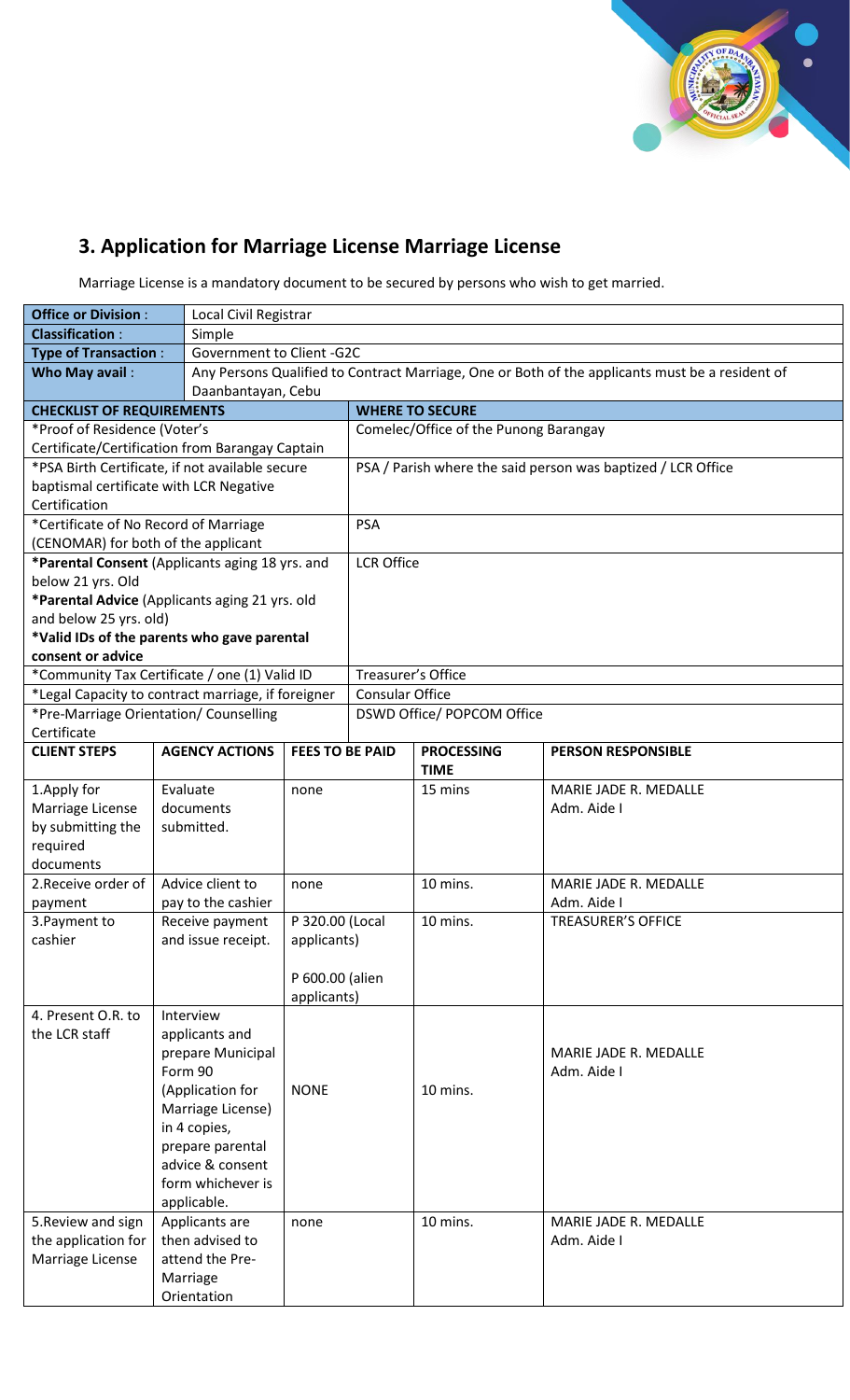|                  | Seminar (Every 1st  |                  |                |                       |
|------------------|---------------------|------------------|----------------|-----------------------|
|                  | and                 |                  |                |                       |
|                  | 3rd) Wednesday of   |                  |                |                       |
|                  | the Month and to    |                  |                |                       |
|                  | submit the          |                  |                |                       |
|                  | Certificate of the  |                  |                |                       |
|                  | Seminar to the      |                  |                |                       |
|                  | Civil Registry      |                  |                |                       |
|                  | Office.             |                  |                |                       |
|                  | Also, applicants    |                  |                |                       |
|                  | are advised that    |                  |                |                       |
|                  | their application   |                  |                |                       |
|                  | will be posted for  |                  |                |                       |
|                  | 10 consecutive      |                  |                |                       |
|                  | days.               |                  |                |                       |
| 6.Claim marriage | Prepare the         | P 2.00           | 10 mins.       | MARIE JADE R. MEDALLE |
| license the 11th | marriage license,   |                  |                | Adm. Aide I           |
| day after the    | clients to pay the  |                  |                |                       |
| lapse of 10 days | Marriage License    |                  |                |                       |
| posting          | Fee and release it. |                  |                |                       |
| <b>TOTAL</b>     |                     | P 322.00 (local) | 10 days 1 hour |                       |
|                  |                     |                  | and 5 mins.    |                       |
|                  |                     | P 602.00 (alien) |                |                       |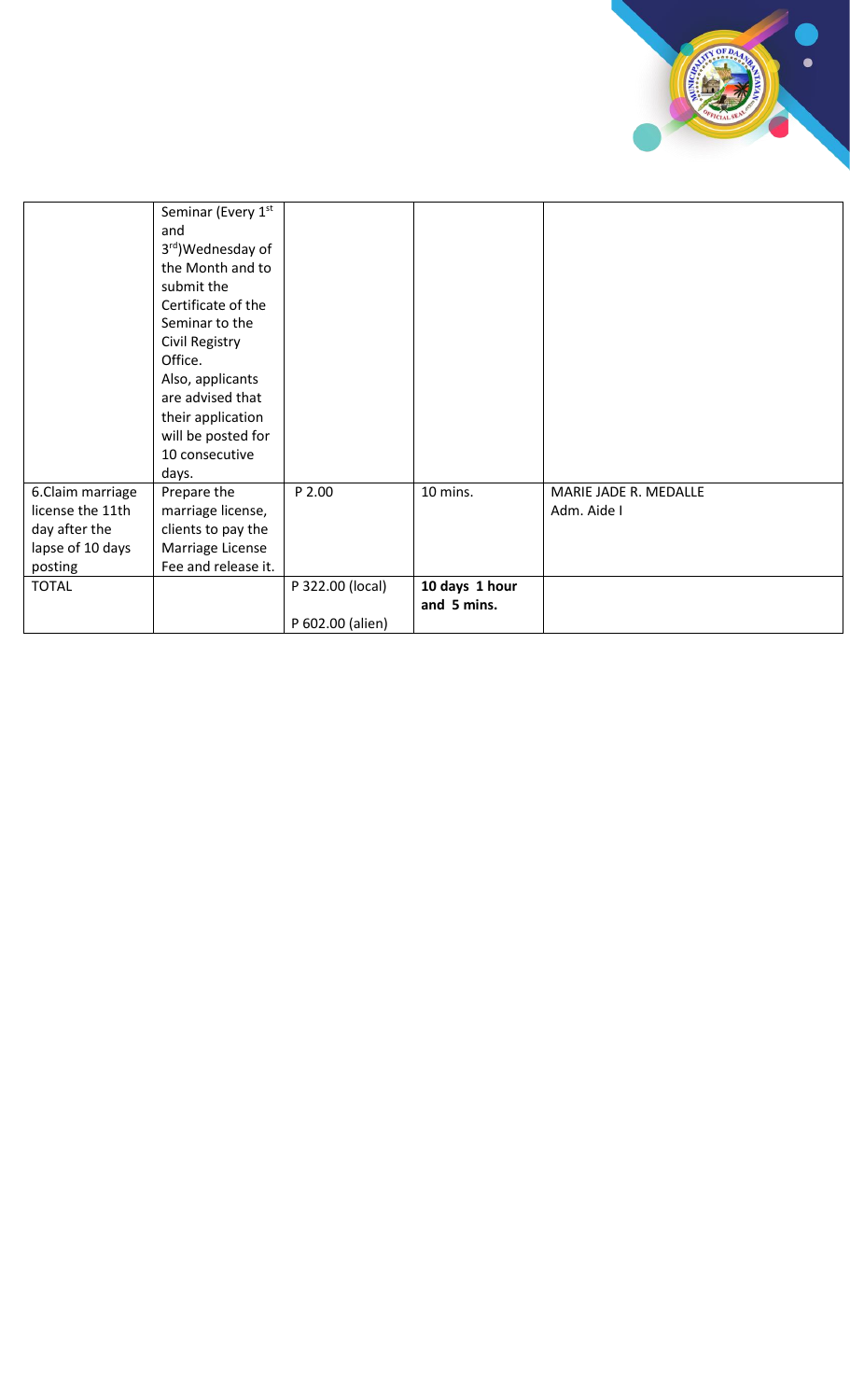

#### **4. Petition for Change of First Name in the Certificate of Live Birth under R.A. 9048.**

Change of a person's incorrect first name in the Certificate of Live Birth under the law through administrative process under R.A. 9048.

| <b>Office or Division:</b>                                 | Local Civil Registrar                                                                                  |                        |                                                                                                                     |                                                 |                                                                         |  |  |
|------------------------------------------------------------|--------------------------------------------------------------------------------------------------------|------------------------|---------------------------------------------------------------------------------------------------------------------|-------------------------------------------------|-------------------------------------------------------------------------|--|--|
| <b>Classification:</b>                                     | Complex                                                                                                |                        |                                                                                                                     |                                                 |                                                                         |  |  |
| <b>Type of Transaction:</b>                                | G2C-Government to Client                                                                               |                        |                                                                                                                     |                                                 |                                                                         |  |  |
| <b>Who May avail:</b>                                      | a.) Owner of the record that contains the incorrect name to be changed b.) Owner's spouse, children,   |                        |                                                                                                                     |                                                 |                                                                         |  |  |
|                                                            | parents, brother, sister, grandparents, guardians or any other person duly authorized by law or by the |                        |                                                                                                                     |                                                 |                                                                         |  |  |
|                                                            | owner of the document sought to be corrected.                                                          |                        |                                                                                                                     |                                                 |                                                                         |  |  |
| <b>CHECKLIST OF REQUIREMENTS</b>                           |                                                                                                        |                        |                                                                                                                     | <b>WHERE TO SECURE</b>                          |                                                                         |  |  |
| PSA and local copy of COLB                                 |                                                                                                        |                        |                                                                                                                     |                                                 | PSA & Local Civil Registry office where such birth was recorded         |  |  |
| NBI, Police and Barangay Clearance                         |                                                                                                        |                        |                                                                                                                     | NBI, Police and Barangay Office                 |                                                                         |  |  |
| Clearance from the Employer / Affidavit of                 |                                                                                                        |                        |                                                                                                                     |                                                 | Employer of the Document Owner/ Any Notary Public                       |  |  |
| Unemployment                                               |                                                                                                        |                        |                                                                                                                     |                                                 |                                                                         |  |  |
| Publication in the newspaper once a week for two           |                                                                                                        |                        |                                                                                                                     |                                                 | Banat News or any newspaper of general circulation                      |  |  |
| consecutive weeks in the newspaper of general              |                                                                                                        |                        |                                                                                                                     |                                                 |                                                                         |  |  |
| circulation                                                |                                                                                                        |                        |                                                                                                                     |                                                 |                                                                         |  |  |
| At least two (2) supporting documentary evidences such as: |                                                                                                        |                        |                                                                                                                     |                                                 |                                                                         |  |  |
| <b>Baptismal Certificate</b>                               |                                                                                                        |                        |                                                                                                                     | Parish Office where the said child was baptized |                                                                         |  |  |
| Marriage Contract of the Petitioner/Document               |                                                                                                        |                        |                                                                                                                     |                                                 | PSA, Local Civil Registry Office where the said marriage was registered |  |  |
| Owner<br>School Records of the Document Owner              |                                                                                                        |                        |                                                                                                                     |                                                 | and /or from the Parish where the said marriage was solemnized          |  |  |
|                                                            | School where the said child was enrolled<br>Birth & Baptismal Certificate of the Document              |                        |                                                                                                                     |                                                 |                                                                         |  |  |
| Owner's Children                                           |                                                                                                        |                        | PSA, Local Civil Registry Office where the child was registered, Parish<br>Office where the said child was baptized |                                                 |                                                                         |  |  |
| Certificate of Indigency (If the petitioner is indigent)   |                                                                                                        |                        | Barangay Hall, DSWD                                                                                                 |                                                 |                                                                         |  |  |
| <b>CLIENT STEPS</b>                                        | <b>AGENCY ACTIONS</b>                                                                                  | <b>FEES TO BE PAID</b> |                                                                                                                     | <b>PROCESSING</b>                               | <b>PERSON RESPONSIBLE</b>                                               |  |  |
|                                                            |                                                                                                        |                        |                                                                                                                     | <b>TIME</b>                                     |                                                                         |  |  |
| 1 Apply for Petition                                       | Evaluate the                                                                                           | None                   |                                                                                                                     | 10 mins.                                        | MARINA O. BARAGYO                                                       |  |  |
| for Change of First                                        | problem                                                                                                |                        |                                                                                                                     |                                                 | <b>Registration Officer III</b>                                         |  |  |
| Name in the COLB by                                        | document and the                                                                                       |                        |                                                                                                                     |                                                 |                                                                         |  |  |
| submitting the                                             | required                                                                                               |                        |                                                                                                                     |                                                 | LILIBETH C. ARREGLO                                                     |  |  |
| required documents                                         | supporting docs.                                                                                       |                        |                                                                                                                     |                                                 | Casual                                                                  |  |  |
| 2. Receive Order of                                        | Issue Order of                                                                                         | None                   |                                                                                                                     | 10 mins.                                        | MARINA O. BARGAYO                                                       |  |  |
| Payment                                                    | Payment of the                                                                                         |                        |                                                                                                                     |                                                 | Registration Officer III                                                |  |  |
|                                                            | <b>Filing Fee</b>                                                                                      |                        |                                                                                                                     |                                                 |                                                                         |  |  |
|                                                            |                                                                                                        |                        |                                                                                                                     |                                                 | LILIBETH C. ARREGLO                                                     |  |  |
|                                                            |                                                                                                        |                        |                                                                                                                     |                                                 | Casual                                                                  |  |  |
| 4. Pay to the Cashier                                      | Receive payment                                                                                        | Filing Fee $-$ P       |                                                                                                                     | 10 mins                                         | <b>TREASURER'S OFFICE</b>                                               |  |  |
|                                                            | and issue O.R.                                                                                         | 3,000.00               |                                                                                                                     |                                                 |                                                                         |  |  |
|                                                            |                                                                                                        |                        |                                                                                                                     |                                                 |                                                                         |  |  |
|                                                            |                                                                                                        | If petitioner is       |                                                                                                                     |                                                 |                                                                         |  |  |
|                                                            |                                                                                                        | $indigent -$           |                                                                                                                     |                                                 |                                                                         |  |  |
|                                                            |                                                                                                        | exempted from          |                                                                                                                     |                                                 |                                                                         |  |  |
| 5. Present O.R. to the                                     | Prepare the                                                                                            | payment<br>None        |                                                                                                                     | 20 mins.                                        | MARINA O. BARGAYO                                                       |  |  |
| <b>LCR</b> staff                                           | petition for client                                                                                    |                        |                                                                                                                     |                                                 | <b>Registration Officer III</b>                                         |  |  |
|                                                            | to review and                                                                                          |                        |                                                                                                                     |                                                 |                                                                         |  |  |
|                                                            | sign. Prepare the                                                                                      |                        |                                                                                                                     |                                                 | LILIBETH C. ARREGLO                                                     |  |  |
|                                                            | Notice for                                                                                             |                        |                                                                                                                     |                                                 | Casual                                                                  |  |  |
|                                                            | Publication                                                                                            |                        |                                                                                                                     |                                                 |                                                                         |  |  |
|                                                            |                                                                                                        |                        |                                                                                                                     |                                                 |                                                                         |  |  |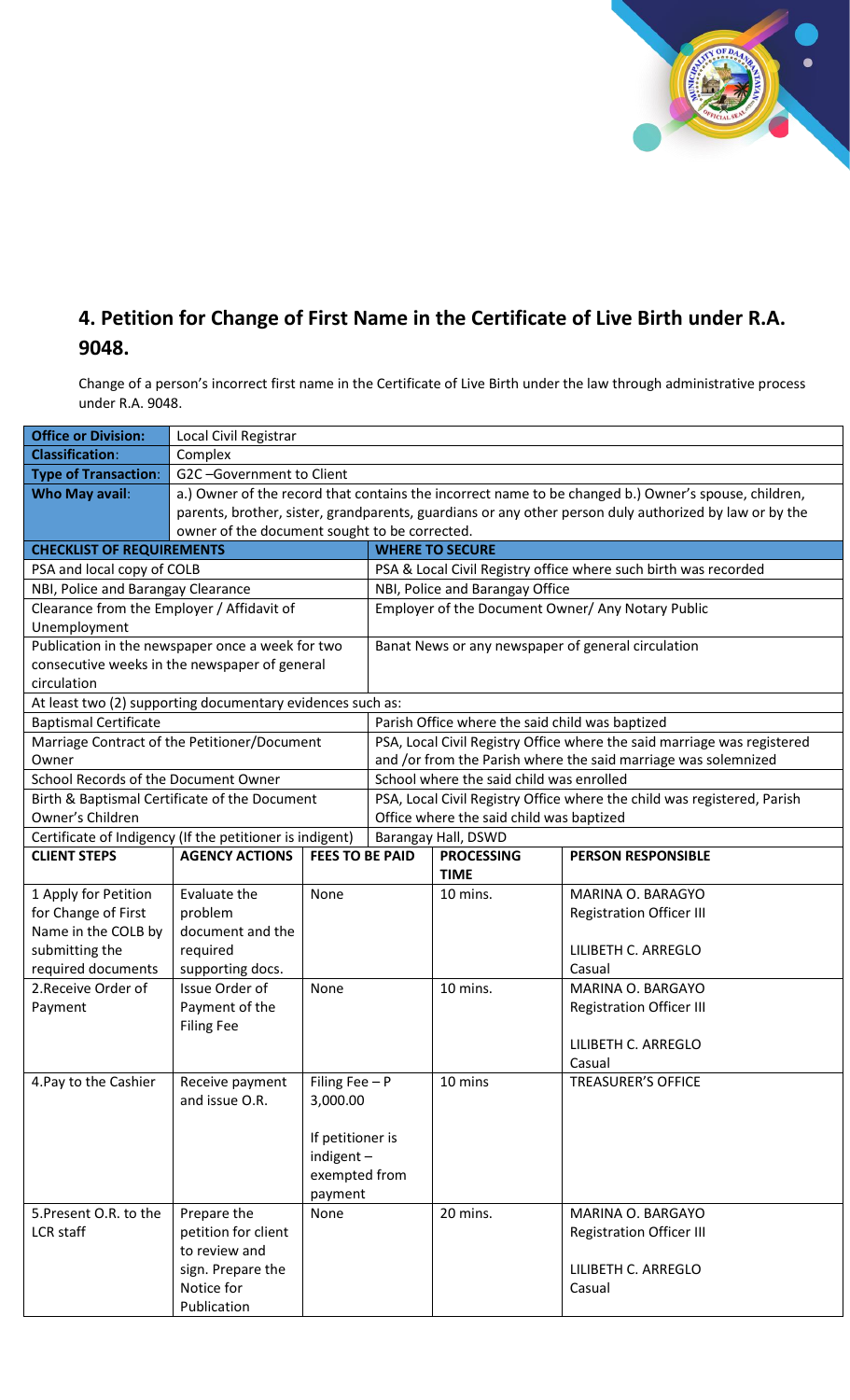| 6. Review and sign       | Advise client to       | None                      | 14 days (2 weeks) | Publishing Office/Newspaper     |
|--------------------------|------------------------|---------------------------|-------------------|---------------------------------|
| the petition             | review and sign        |                           |                   |                                 |
|                          |                        |                           |                   |                                 |
|                          | the petition. Also,    | (Payment for              |                   |                                 |
|                          | clients are given a    | Publication               |                   |                                 |
|                          | Notice for             | depends on the            |                   |                                 |
|                          | Publication for        | <b>Publishing Office)</b> |                   |                                 |
|                          | publication for        |                           |                   |                                 |
|                          | once a week for        |                           |                   |                                 |
|                          | two consecutive        |                           |                   |                                 |
|                          | weeks in the news      |                           |                   |                                 |
|                          | paper of general       |                           |                   |                                 |
|                          | circulation and        |                           |                   |                                 |
|                          | are advised to         |                           |                   |                                 |
|                          | submit the proof       |                           |                   |                                 |
|                          | of publication         |                           |                   |                                 |
|                          | (Publisher's           |                           |                   |                                 |
|                          | Affidavit and          |                           |                   |                                 |
|                          | Newspaper              |                           |                   |                                 |
|                          | Clippings)             |                           |                   |                                 |
| 7.Submit the             | Advise client to       | None                      | 5 mins.           | MARINA O. BARGAYO               |
| Affidavit of             | comeback 2 days        |                           |                   | <b>Registration Officer III</b> |
| Publication and          | after submission       |                           |                   |                                 |
|                          | of the proof of        |                           |                   | LILIBETH C. ARREGLO             |
| newspaper clipping       |                        |                           |                   |                                 |
| to LCR staff             | publication for        |                           |                   | Casual                          |
|                          | the LCR's decision     |                           |                   |                                 |
| 8.Claim the acted        | Release the acted      | None                      | 10 mins.          | MARINA O. BARAGYO               |
| petition for mailing     | petition for the       |                           |                   | <b>Registration Officer III</b> |
| to Legal Services        | Civil Registrar        |                           |                   |                                 |
| Office, PSA-Manila       | General's action.      |                           |                   | LILIBETH C. ARREGLO             |
|                          |                        |                           |                   | Casual                          |
|                          | Clients are            | none                      | 3 months          |                                 |
|                          | advised to wait        |                           |                   |                                 |
|                          | for the Action         |                           |                   |                                 |
|                          | Taken by the Civil     |                           |                   |                                 |
|                          | Registrar General,     |                           |                   |                                 |
|                          | PSA, Manila            |                           |                   |                                 |
| 9. Client request for    | After receiving        | none                      | 5 mins.           | LILIBETH C. ARREGLO             |
| endorsement for the      | the Affirmed           |                           |                   | Casual                          |
| <b>Affirmed Petition</b> | Action Taken by        |                           |                   |                                 |
|                          | the CRG, Clients       |                           |                   |                                 |
|                          | are informed thru      |                           |                   |                                 |
|                          | text message for       |                           |                   |                                 |
|                          | endorsement of         |                           |                   |                                 |
|                          | the affirmed           |                           |                   |                                 |
|                          | petition to PSA        |                           |                   |                                 |
|                          | <b>Regional Office</b> |                           |                   |                                 |
|                          | for annotation         |                           |                   |                                 |
|                          | thru                   |                           |                   |                                 |
|                          | Decentralized          |                           |                   |                                 |
|                          |                        |                           |                   |                                 |
|                          | Copy Annotation        |                           |                   |                                 |
|                          | Program (DECAP)        |                           |                   |                                 |
| 10. Pay to the           | Clients are            | Birth, Marriage &         | 5 mins.           | <b>TREASURER'S OFFICE</b>       |
| Treasurer's Office for   | advised to pay the     | Death Certificate         |                   |                                 |
| the required fees        | three (3) sets of      | Fee -P 75.00 +            |                   |                                 |
|                          | local copy of the      | Doc. Stamp-P              |                   |                                 |
|                          | concern                | 30.00                     |                   |                                 |
|                          | document to be         |                           |                   |                                 |
|                          | attached to the        | $(P 105.00 x 3) =$        |                   |                                 |
|                          |                        |                           |                   |                                 |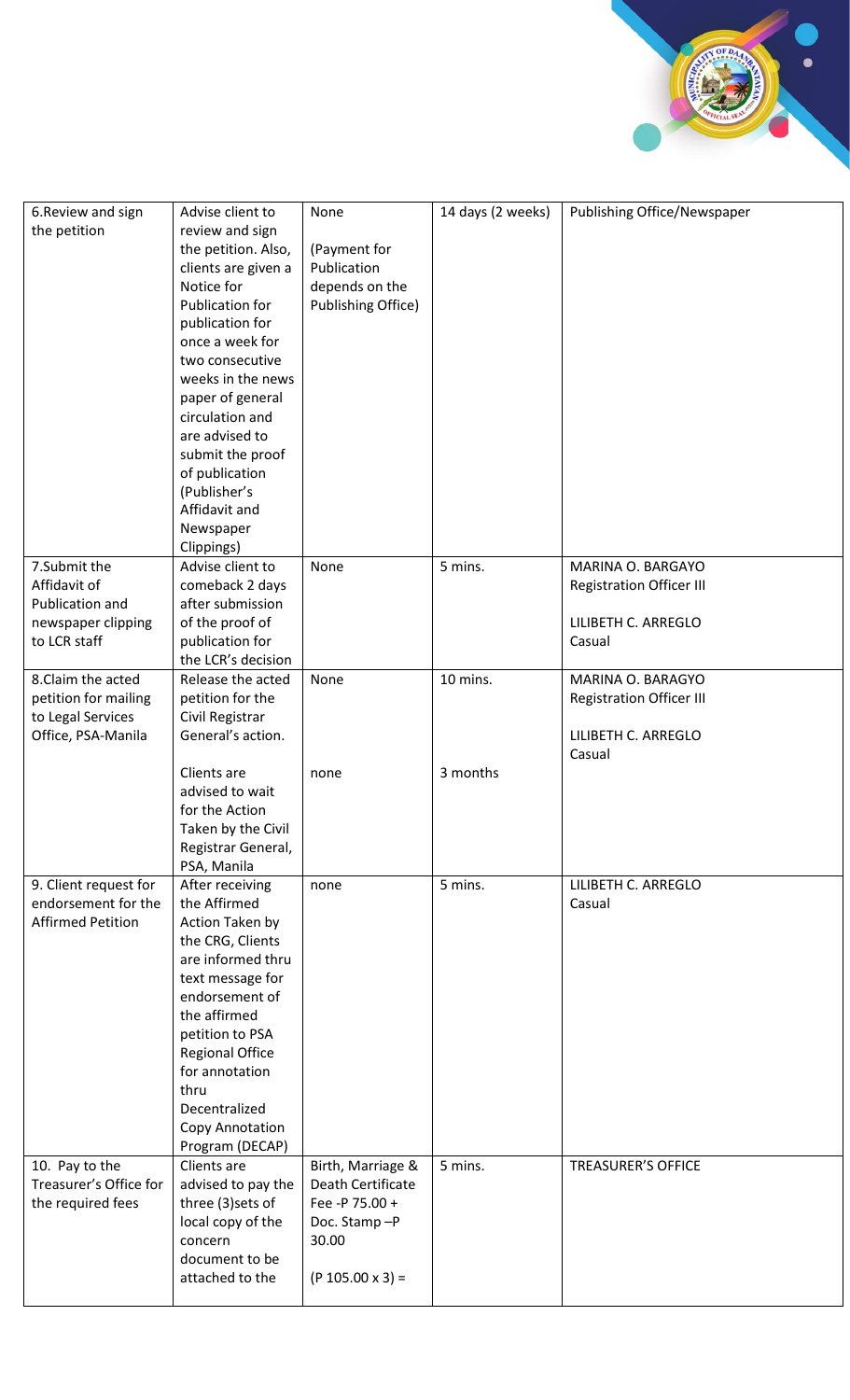

|                                                                                 | endorsement thru<br><b>DECAP</b>                                                                                                                                                            | P 315.00    |                                 |                                                                                       |
|---------------------------------------------------------------------------------|---------------------------------------------------------------------------------------------------------------------------------------------------------------------------------------------|-------------|---------------------------------|---------------------------------------------------------------------------------------|
| 11. Secure the PSA<br>Copy of the<br>Annotated<br>Document thru<br><b>BREQS</b> | Once the<br>document will be<br>available in the<br>Database, clients<br>are advised thru<br>text that<br><b>Annotated PSA</b><br>copy of their<br>document are<br>now ready for<br>request | <b>NONE</b> | 5 mins.                         | MARINA O. BARGAYO<br><b>Registration Officer III</b><br>LILIBETH C. ARREGLO<br>Casual |
| Total                                                                           |                                                                                                                                                                                             |             | 14 days 2 hours<br>and 20 mins. |                                                                                       |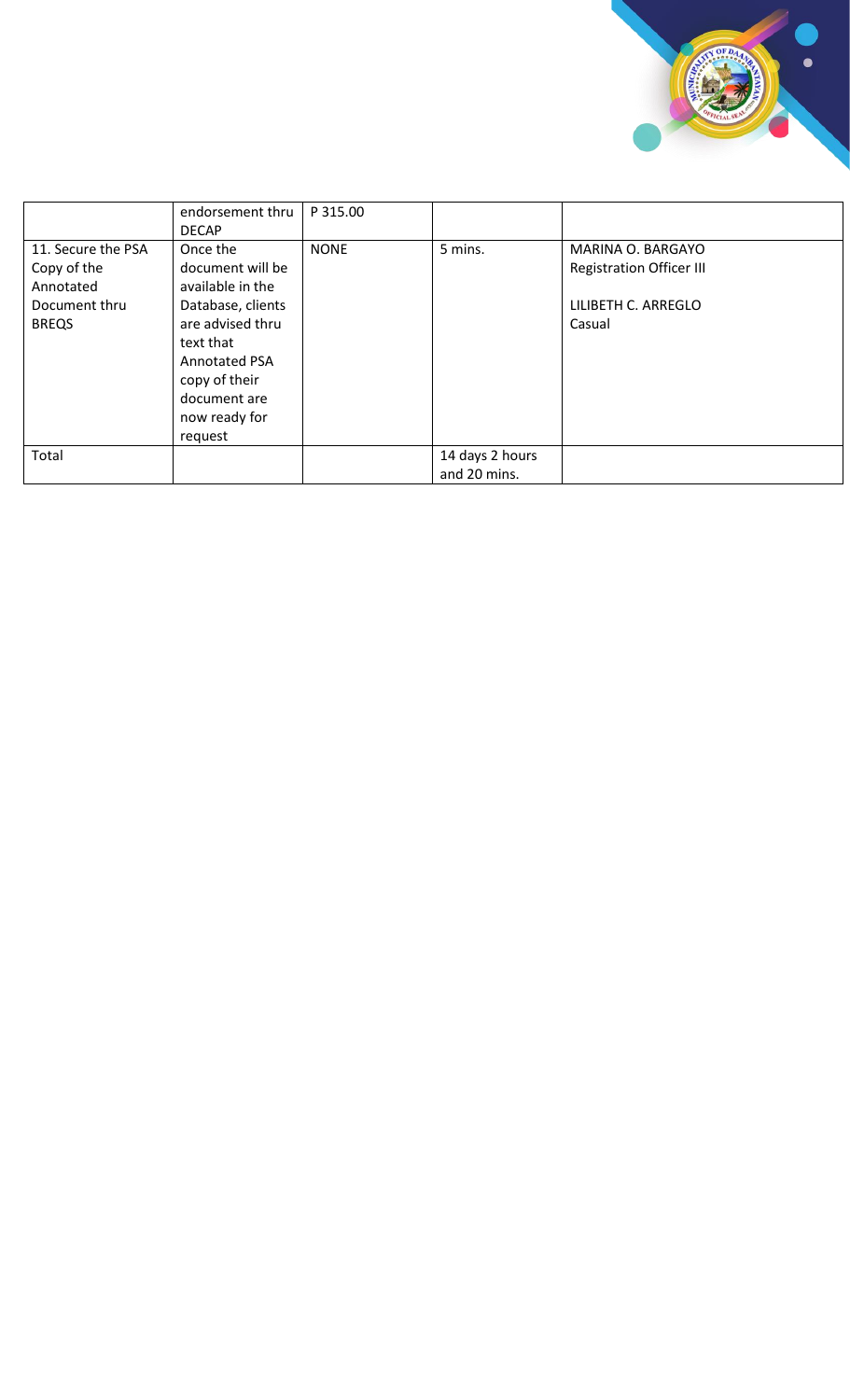

## 5. **Petition for Correction of Clerical Error (Birth, Marriage and Death Certificates) under R.A. 9048:**

Correction for clerical or typographical errors in any entry in civil registry documents such as Birth Certificate, Marriage Certificate and Death Certificate, except corrections involving the sex, age, nationality and status of a person.

| <b>Office or Division:</b>                                                                                                                                                                                                                               | Local Civil Registrar                                                                                                                                                                                                                                                                                                                                                                                                              |                                                       |          |                                                                                                   |                                                                                                                                                                                                                                                                                                                                                                                                        |  |
|----------------------------------------------------------------------------------------------------------------------------------------------------------------------------------------------------------------------------------------------------------|------------------------------------------------------------------------------------------------------------------------------------------------------------------------------------------------------------------------------------------------------------------------------------------------------------------------------------------------------------------------------------------------------------------------------------|-------------------------------------------------------|----------|---------------------------------------------------------------------------------------------------|--------------------------------------------------------------------------------------------------------------------------------------------------------------------------------------------------------------------------------------------------------------------------------------------------------------------------------------------------------------------------------------------------------|--|
| <b>Classification:</b>                                                                                                                                                                                                                                   | Complex                                                                                                                                                                                                                                                                                                                                                                                                                            |                                                       |          |                                                                                                   |                                                                                                                                                                                                                                                                                                                                                                                                        |  |
| <b>Type of Transaction:</b>                                                                                                                                                                                                                              | <b>G2C-Government to Client</b>                                                                                                                                                                                                                                                                                                                                                                                                    |                                                       |          |                                                                                                   |                                                                                                                                                                                                                                                                                                                                                                                                        |  |
| Who May avail:                                                                                                                                                                                                                                           | a.) Owner of the record that contains the error to be corrected b.) Owner's spouse, children, parents,                                                                                                                                                                                                                                                                                                                             |                                                       |          |                                                                                                   |                                                                                                                                                                                                                                                                                                                                                                                                        |  |
|                                                                                                                                                                                                                                                          | brothers, sisters, grandparents, guardians or any other person duly authorized by law or by the owner                                                                                                                                                                                                                                                                                                                              |                                                       |          |                                                                                                   |                                                                                                                                                                                                                                                                                                                                                                                                        |  |
|                                                                                                                                                                                                                                                          | of the document sought to be corrected                                                                                                                                                                                                                                                                                                                                                                                             |                                                       |          |                                                                                                   |                                                                                                                                                                                                                                                                                                                                                                                                        |  |
| <b>CHECKLIST OF REQUIREMENTS</b>                                                                                                                                                                                                                         |                                                                                                                                                                                                                                                                                                                                                                                                                                    |                                                       |          | <b>WHERE TO SECURE</b>                                                                            |                                                                                                                                                                                                                                                                                                                                                                                                        |  |
| PSA and local copy of the problem document                                                                                                                                                                                                               |                                                                                                                                                                                                                                                                                                                                                                                                                                    |                                                       | PSA/LCRO |                                                                                                   |                                                                                                                                                                                                                                                                                                                                                                                                        |  |
| <b>Baptismal Certificate</b>                                                                                                                                                                                                                             |                                                                                                                                                                                                                                                                                                                                                                                                                                    |                                                       |          | Parish Office where the child was baptized                                                        |                                                                                                                                                                                                                                                                                                                                                                                                        |  |
|                                                                                                                                                                                                                                                          | School Records (DepEd Form 137, School Transcript. . etc.)                                                                                                                                                                                                                                                                                                                                                                         |                                                       |          | School where the child was enrolled                                                               |                                                                                                                                                                                                                                                                                                                                                                                                        |  |
| Marriage Contract                                                                                                                                                                                                                                        |                                                                                                                                                                                                                                                                                                                                                                                                                                    |                                                       |          |                                                                                                   | PSA, LCRO, Parish Church Office where such marriage was                                                                                                                                                                                                                                                                                                                                                |  |
|                                                                                                                                                                                                                                                          |                                                                                                                                                                                                                                                                                                                                                                                                                                    |                                                       | recorded |                                                                                                   |                                                                                                                                                                                                                                                                                                                                                                                                        |  |
| <b>Marriage Record of Parents</b>                                                                                                                                                                                                                        |                                                                                                                                                                                                                                                                                                                                                                                                                                    |                                                       |          |                                                                                                   | PSA, LCRO, Parish Church Office where such marriage was                                                                                                                                                                                                                                                                                                                                                |  |
|                                                                                                                                                                                                                                                          |                                                                                                                                                                                                                                                                                                                                                                                                                                    |                                                       | recorded |                                                                                                   |                                                                                                                                                                                                                                                                                                                                                                                                        |  |
|                                                                                                                                                                                                                                                          | Valid IDs of the document owner (PRC, GSIS UMID, SSS UMID,                                                                                                                                                                                                                                                                                                                                                                         |                                                       |          |                                                                                                   |                                                                                                                                                                                                                                                                                                                                                                                                        |  |
| Driver's License, PhilSys ID, Postal ID. . etc.)                                                                                                                                                                                                         |                                                                                                                                                                                                                                                                                                                                                                                                                                    |                                                       |          |                                                                                                   |                                                                                                                                                                                                                                                                                                                                                                                                        |  |
|                                                                                                                                                                                                                                                          |                                                                                                                                                                                                                                                                                                                                                                                                                                    |                                                       |          |                                                                                                   |                                                                                                                                                                                                                                                                                                                                                                                                        |  |
|                                                                                                                                                                                                                                                          |                                                                                                                                                                                                                                                                                                                                                                                                                                    |                                                       |          |                                                                                                   |                                                                                                                                                                                                                                                                                                                                                                                                        |  |
|                                                                                                                                                                                                                                                          |                                                                                                                                                                                                                                                                                                                                                                                                                                    |                                                       |          |                                                                                                   |                                                                                                                                                                                                                                                                                                                                                                                                        |  |
|                                                                                                                                                                                                                                                          |                                                                                                                                                                                                                                                                                                                                                                                                                                    |                                                       |          |                                                                                                   |                                                                                                                                                                                                                                                                                                                                                                                                        |  |
|                                                                                                                                                                                                                                                          |                                                                                                                                                                                                                                                                                                                                                                                                                                    |                                                       |          |                                                                                                   |                                                                                                                                                                                                                                                                                                                                                                                                        |  |
|                                                                                                                                                                                                                                                          |                                                                                                                                                                                                                                                                                                                                                                                                                                    |                                                       |          |                                                                                                   |                                                                                                                                                                                                                                                                                                                                                                                                        |  |
|                                                                                                                                                                                                                                                          |                                                                                                                                                                                                                                                                                                                                                                                                                                    |                                                       |          |                                                                                                   |                                                                                                                                                                                                                                                                                                                                                                                                        |  |
|                                                                                                                                                                                                                                                          |                                                                                                                                                                                                                                                                                                                                                                                                                                    |                                                       |          |                                                                                                   |                                                                                                                                                                                                                                                                                                                                                                                                        |  |
|                                                                                                                                                                                                                                                          |                                                                                                                                                                                                                                                                                                                                                                                                                                    |                                                       |          |                                                                                                   |                                                                                                                                                                                                                                                                                                                                                                                                        |  |
|                                                                                                                                                                                                                                                          |                                                                                                                                                                                                                                                                                                                                                                                                                                    |                                                       |          |                                                                                                   |                                                                                                                                                                                                                                                                                                                                                                                                        |  |
|                                                                                                                                                                                                                                                          |                                                                                                                                                                                                                                                                                                                                                                                                                                    |                                                       |          |                                                                                                   |                                                                                                                                                                                                                                                                                                                                                                                                        |  |
|                                                                                                                                                                                                                                                          |                                                                                                                                                                                                                                                                                                                                                                                                                                    |                                                       |          |                                                                                                   |                                                                                                                                                                                                                                                                                                                                                                                                        |  |
|                                                                                                                                                                                                                                                          |                                                                                                                                                                                                                                                                                                                                                                                                                                    |                                                       |          |                                                                                                   |                                                                                                                                                                                                                                                                                                                                                                                                        |  |
|                                                                                                                                                                                                                                                          |                                                                                                                                                                                                                                                                                                                                                                                                                                    |                                                       |          |                                                                                                   |                                                                                                                                                                                                                                                                                                                                                                                                        |  |
|                                                                                                                                                                                                                                                          |                                                                                                                                                                                                                                                                                                                                                                                                                                    |                                                       |          |                                                                                                   |                                                                                                                                                                                                                                                                                                                                                                                                        |  |
|                                                                                                                                                                                                                                                          |                                                                                                                                                                                                                                                                                                                                                                                                                                    |                                                       |          |                                                                                                   |                                                                                                                                                                                                                                                                                                                                                                                                        |  |
|                                                                                                                                                                                                                                                          |                                                                                                                                                                                                                                                                                                                                                                                                                                    |                                                       |          |                                                                                                   |                                                                                                                                                                                                                                                                                                                                                                                                        |  |
|                                                                                                                                                                                                                                                          |                                                                                                                                                                                                                                                                                                                                                                                                                                    |                                                       |          |                                                                                                   |                                                                                                                                                                                                                                                                                                                                                                                                        |  |
|                                                                                                                                                                                                                                                          |                                                                                                                                                                                                                                                                                                                                                                                                                                    |                                                       |          |                                                                                                   |                                                                                                                                                                                                                                                                                                                                                                                                        |  |
|                                                                                                                                                                                                                                                          |                                                                                                                                                                                                                                                                                                                                                                                                                                    |                                                       |          |                                                                                                   |                                                                                                                                                                                                                                                                                                                                                                                                        |  |
|                                                                                                                                                                                                                                                          |                                                                                                                                                                                                                                                                                                                                                                                                                                    |                                                       |          |                                                                                                   |                                                                                                                                                                                                                                                                                                                                                                                                        |  |
|                                                                                                                                                                                                                                                          |                                                                                                                                                                                                                                                                                                                                                                                                                                    |                                                       |          |                                                                                                   |                                                                                                                                                                                                                                                                                                                                                                                                        |  |
|                                                                                                                                                                                                                                                          |                                                                                                                                                                                                                                                                                                                                                                                                                                    |                                                       |          |                                                                                                   | Casual                                                                                                                                                                                                                                                                                                                                                                                                 |  |
| 4. Pay to Cashier                                                                                                                                                                                                                                        | Receive payment and issue O.R.                                                                                                                                                                                                                                                                                                                                                                                                     | P 1,000.00 for                                        |          | 10 mins.                                                                                          | <b>TREASURER'S OFFICE</b>                                                                                                                                                                                                                                                                                                                                                                              |  |
|                                                                                                                                                                                                                                                          |                                                                                                                                                                                                                                                                                                                                                                                                                                    | <b>Filing Fee</b>                                     |          |                                                                                                   |                                                                                                                                                                                                                                                                                                                                                                                                        |  |
|                                                                                                                                                                                                                                                          |                                                                                                                                                                                                                                                                                                                                                                                                                                    |                                                       |          |                                                                                                   |                                                                                                                                                                                                                                                                                                                                                                                                        |  |
|                                                                                                                                                                                                                                                          |                                                                                                                                                                                                                                                                                                                                                                                                                                    | Indigent                                              |          |                                                                                                   |                                                                                                                                                                                                                                                                                                                                                                                                        |  |
|                                                                                                                                                                                                                                                          |                                                                                                                                                                                                                                                                                                                                                                                                                                    | Petitioner-                                           |          |                                                                                                   |                                                                                                                                                                                                                                                                                                                                                                                                        |  |
| parents<br>parents<br>Certificate of Indigency<br><b>CLIENT STEPS</b><br>1. Apply for Petition<br>for Correction of<br>Clerical Error in the<br><b>Civil Registry</b><br>Document(s)<br>2.Submit required<br>documents<br>3. Receive Order of<br>Payment | Birth Certificate/s of the Document owner's children, siblings,<br>Baptismal Certificate/s of the document owner's children, siblings,<br>Such other supporting documents as maybe prescribed by the<br>assessing LCR Staff to support the errors to be corrected.<br><b>AGENCY ACTIONS</b><br>Evaluate the application<br>Review documents if complete<br>and sufficient<br>Advise client to pay to the<br>cashier the filing fee | <b>FEES TO BE PAID</b><br><b>NONE</b><br>none<br>none |          | <b>Barangay Hall/DSWD</b><br><b>PROCESSING</b><br><b>TIME</b><br>10 mins.<br>10 mins.<br>10 mins. | PSA or Local Civil Registrar where such birth occurred<br>Parish church office where such child was baptized<br><b>PERSON RESPONSIBLE</b><br>MARINA O. BARGAYO<br><b>Registration Officer III</b><br>LILIBETH C. ARREGLO<br>Casual<br>MARINA O. BARGAYO<br><b>Registration Officer</b><br>LILIBETH C. ARREGLO<br>Casual<br>MARINA O. BARGAYO<br><b>Registration Officer III</b><br>LILIBETH C. ARREGLO |  |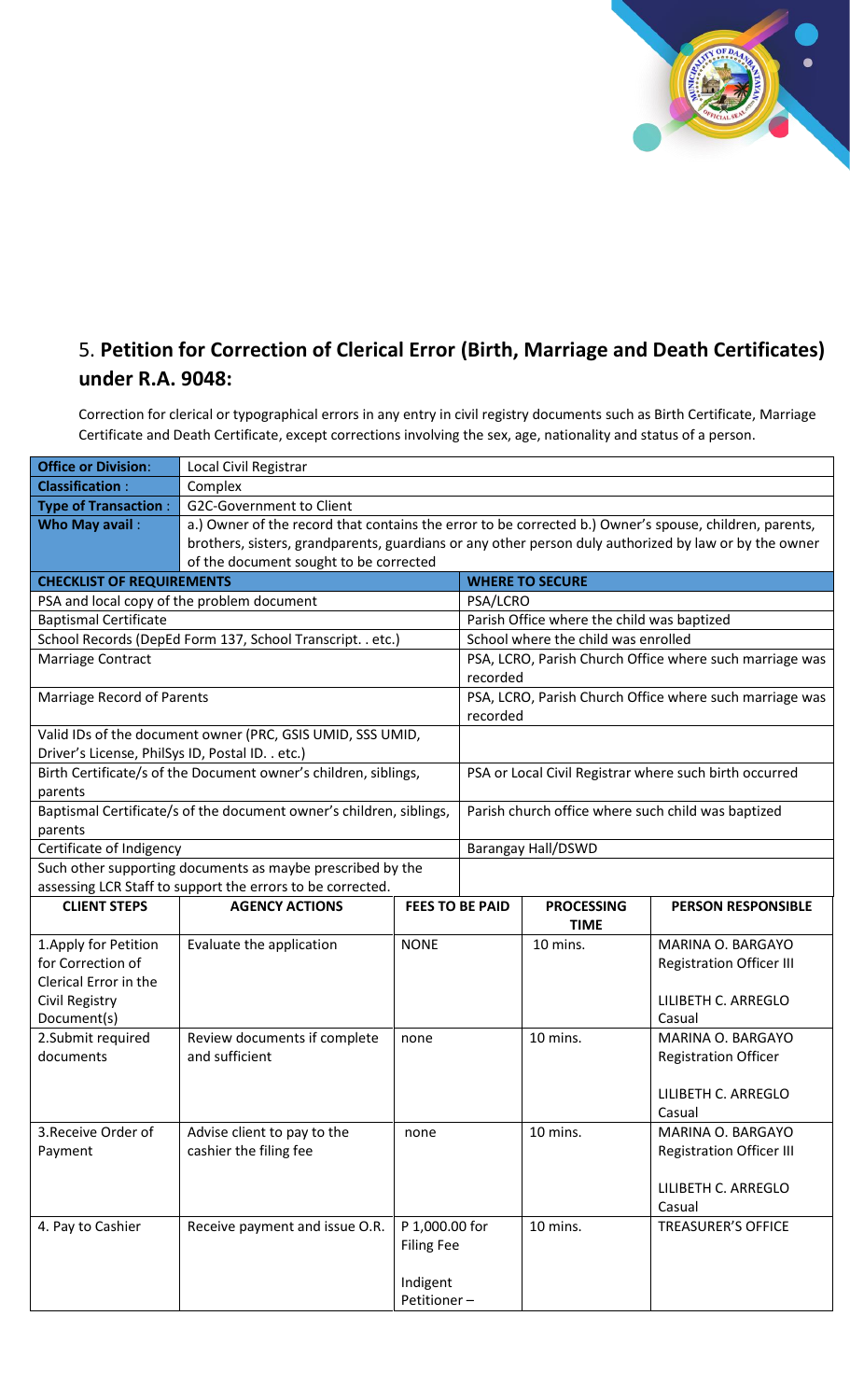|                                                                                         |                                                                                                                                                                                                                                                     | exempted from<br>payment of Filing<br>Fee                                                                           |                         |                                                                                               |
|-----------------------------------------------------------------------------------------|-----------------------------------------------------------------------------------------------------------------------------------------------------------------------------------------------------------------------------------------------------|---------------------------------------------------------------------------------------------------------------------|-------------------------|-----------------------------------------------------------------------------------------------|
| 5. Present O.R. to the<br>LCR staff                                                     | Prepare the petition for Client<br>to review and sign.                                                                                                                                                                                              | none                                                                                                                | 15 mins.                | MARINA O. BARGAYO<br><b>Registration Officer III</b>                                          |
|                                                                                         |                                                                                                                                                                                                                                                     |                                                                                                                     |                         | LILIBETH C. ARREGLO<br>Casual/Laborer                                                         |
| 6. Review and sign<br>the petition                                                      | Advise client to come back on<br>the 11th day after the 10 days<br>posting period                                                                                                                                                                   | none                                                                                                                | 10 mins.                | MARINA O. BARGAYO<br><b>Registration Officer III</b><br>LILIBETH C. ARREGLO<br>Casula/Laborer |
| 7. Claim the acted<br>petition by the<br>Registrar for mailing<br>to Legal Office, PSA, | Release the acted petition for<br>the Civil Registrar General's<br>action.                                                                                                                                                                          | None                                                                                                                | 5 mins.                 | MARINA O. BARGAYO<br><b>Registration Officer III</b><br>LILIBETH C. ARREGLO                   |
| Manila                                                                                  | Client is advised to wait for the<br>Action Taken by the Civil<br>Registrar General                                                                                                                                                                 | none                                                                                                                | 3 months                | Casual/Laborer                                                                                |
| 8. Client request for<br>endorsement for the<br><b>Affirmed Petition</b>                | After receiving the Affirmed<br>Action Taken by the CRG,<br>clients are informed thru text<br>message for endorsement of<br>the affirmed petition to PSA<br>Regional Office for annotation<br>thru Decentralized Copy<br>Annotation Program (DECAP) | none                                                                                                                | 5 mins.                 | LILIBETH C. ARREGLO<br>Casual/Laborer                                                         |
| 9. Pay to the<br>Treasurer's Office for<br>the required fees                            | Clients are advised to pay the<br>three (3) sets of local copy of<br>the concern document to be<br>attached to the endorsement<br>thru DECAP                                                                                                        | Birth, Marriage &<br>Death Certificate<br>Fee -P 75.00 +<br>Doc. Stamp-P<br>30.00<br>$(P 105.00 x 3) =$<br>P 315.00 | 10 mins.                | <b>TREASURER'S OFFICE</b>                                                                     |
| 10. Secure the PSA<br>Copy of the<br><b>Annotated Document</b><br>thru BREQS            | Once the document will be<br>available in the Database,<br>clients are advised thru text<br>that Annotated PSA copy of<br>their document are now ready<br>for request BREQS                                                                         | <b>NONE</b>                                                                                                         | 5 mins.                 | MARINA O. BARGAYO<br><b>Registration Officer III</b>                                          |
| <b>TOTAL</b>                                                                            |                                                                                                                                                                                                                                                     |                                                                                                                     | 2 Hours and 30<br>mins. |                                                                                               |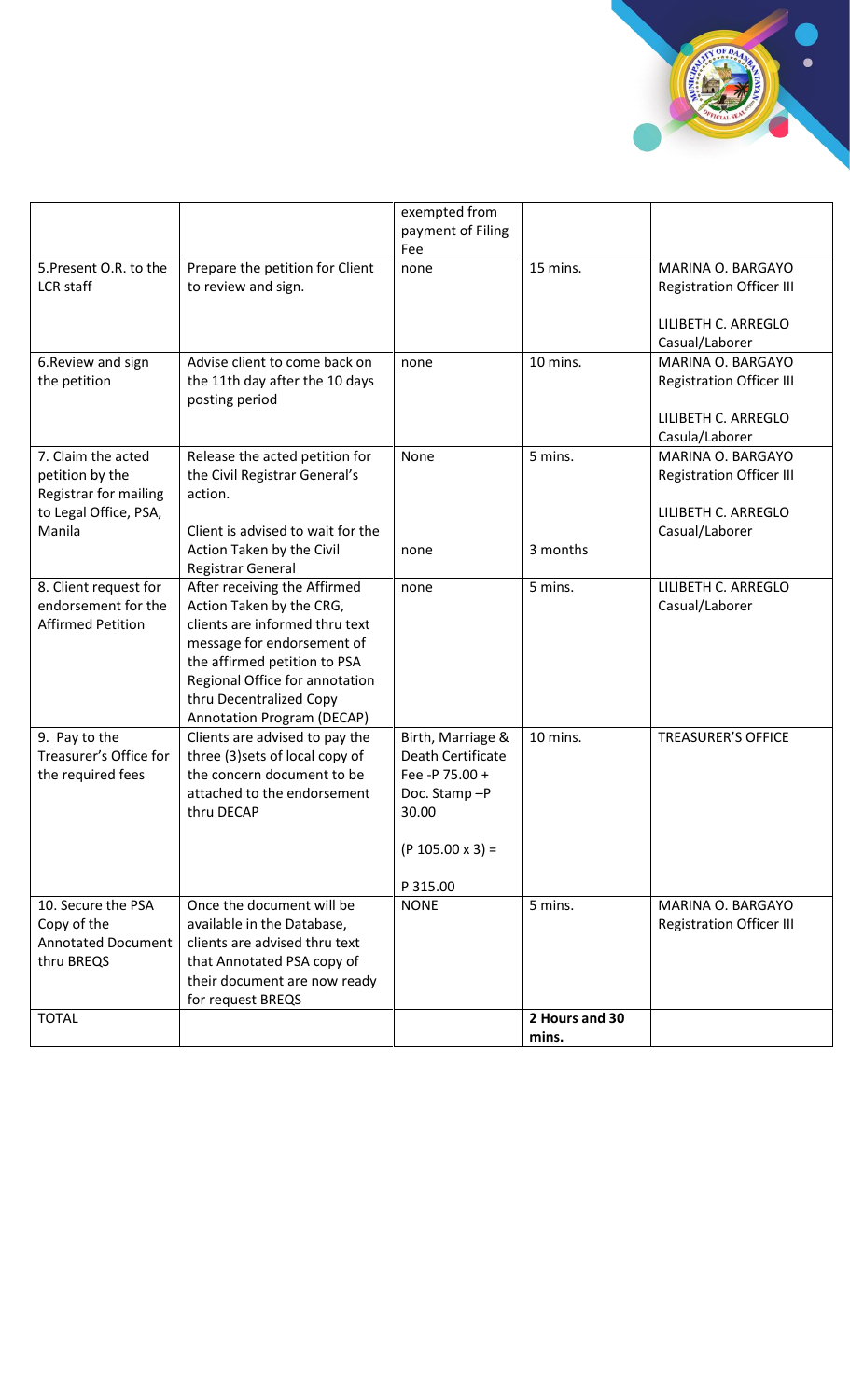

## 6. **Petition for Correction of Clerical Error under R.A. 10172:**

Correction for clerical or typographical errors in the *sex* and *month and date of the date of birth* of a person in the Certificate of Live Birth. An amendment of R.A. 9048.

| <b>Office or Division:</b>                                               | Local Civil Registrar        |                        |                                             |                                                                   |                                                                                                |  |
|--------------------------------------------------------------------------|------------------------------|------------------------|---------------------------------------------|-------------------------------------------------------------------|------------------------------------------------------------------------------------------------|--|
| <b>Classification:</b>                                                   | Complex                      |                        |                                             |                                                                   |                                                                                                |  |
| <b>Type of Transaction:</b>                                              | Government to Client (G2C)   |                        |                                             |                                                                   |                                                                                                |  |
| <b>Who May avail:</b>                                                    |                              |                        |                                             |                                                                   | A.) If the error is in the sex of a person: a.) the document owner of the record that contains |  |
|                                                                          |                              |                        |                                             |                                                                   | the error sought to be corrected and b.) the parents, grandparents or persons authorized by    |  |
|                                                                          |                              |                        |                                             | law to file the petition in case the document owner is minor; and |                                                                                                |  |
|                                                                          |                              |                        |                                             |                                                                   | B.) if the error involves the date and month of the date of birth: a.) the document owner,     |  |
|                                                                          |                              |                        |                                             |                                                                   | his/her spouse, children, parents, brothers, sisters, grandparents, guardians or any other     |  |
|                                                                          |                              |                        |                                             |                                                                   | person duly authorized by law or by the owner of the document sought to be corrected           |  |
| <b>CHECKLIST OF REQUIREMENTS</b>                                         |                              |                        | <b>WHERE TO SECURE</b>                      |                                                                   |                                                                                                |  |
| *PSA and local copy of the problem document                              |                              |                        |                                             |                                                                   | PSA/Local Civil Registry Office where such document was                                        |  |
|                                                                          |                              |                        | recorded                                    |                                                                   |                                                                                                |  |
| *Baptismal Certificate                                                   |                              |                        |                                             |                                                                   | Parish Church Office where the said child was baptized                                         |  |
| *Earliest School Record / Elementary School Certification                |                              |                        |                                             | School where the child was enrolled                               |                                                                                                |  |
| *Medical Records                                                         |                              |                        |                                             |                                                                   | Any medical clinics, hospitals where such child/person                                         |  |
|                                                                          |                              |                        |                                             | underwent medical examination/medication                          |                                                                                                |  |
| Affidavit in lieu of the Medical Record, in case such person             |                              |                        |                                             | Any Notary Public                                                 |                                                                                                |  |
| has no medical record                                                    |                              |                        |                                             |                                                                   |                                                                                                |  |
| *Medical Certificate stating that the petition has not                   |                              |                        |                                             | Accredited medical officer of the municipality                    |                                                                                                |  |
| undergone sex change or transplant                                       |                              |                        |                                             |                                                                   |                                                                                                |  |
| *Employer Certification (stating that the subject person has             |                              |                        |                                             |                                                                   | Employer of the document owner / Any Notary Public                                             |  |
| no pending administrative or civil liability) or Affidavit of            |                              |                        |                                             |                                                                   |                                                                                                |  |
| Unemployment, as the case maybe.<br>*NBI, Police and Barangay Clearances |                              |                        | NBI Office, Police Office and Barangay Hall |                                                                   |                                                                                                |  |
| Certificate of Indigency                                                 |                              |                        | <b>Barangay Hall/DSWD</b>                   |                                                                   |                                                                                                |  |
| *(A must documents.)                                                     |                              |                        |                                             |                                                                   |                                                                                                |  |
| (Such Other Supporting Documents as maybe required by                    |                              |                        |                                             |                                                                   |                                                                                                |  |
| the LCR to support errors found in the document sought to                |                              |                        |                                             |                                                                   |                                                                                                |  |
| be corrected.)                                                           |                              |                        |                                             |                                                                   |                                                                                                |  |
| *Proof of Once a week for Two Consecutive Weeks                          |                              |                        |                                             | Any Newspaper of General Circulation                              |                                                                                                |  |
| Publication (Affidavit of the Publisher and Newspaper                    |                              |                        |                                             |                                                                   |                                                                                                |  |
| Clippings)                                                               |                              |                        |                                             |                                                                   |                                                                                                |  |
| <b>CLIENT STEPS</b>                                                      | <b>AGENCY ACTIONS</b>        | <b>FEES TO BE PAID</b> |                                             | <b>PROCESSING</b>                                                 | <b>PERSON RESPONSIBLE</b>                                                                      |  |
|                                                                          |                              |                        |                                             | <b>TIME</b>                                                       |                                                                                                |  |
| 1. Apply for Petition for                                                | Evaluate the                 | <b>NONE</b>            |                                             | 10 mins.                                                          | MARINA O. BARGAYO                                                                              |  |
| <b>Correction of Clerical Error</b>                                      | application                  |                        |                                             |                                                                   | <b>Registration Officer III</b>                                                                |  |
| in the Civil Registry                                                    |                              |                        |                                             |                                                                   |                                                                                                |  |
| Document(s)                                                              |                              |                        |                                             |                                                                   | LILIBETH C. ARREGLO                                                                            |  |
|                                                                          |                              |                        |                                             |                                                                   | Casual                                                                                         |  |
| 2.Submit required                                                        | Review                       | none                   |                                             | 5 mins.                                                           | MARINA O. BARGAYO                                                                              |  |
| documents                                                                | documents if<br>complete and |                        |                                             |                                                                   | <b>Registration Officer III</b>                                                                |  |
|                                                                          | sufficient                   |                        |                                             |                                                                   | LILIBETH C. ARREGLO                                                                            |  |
|                                                                          |                              |                        |                                             |                                                                   | Casual/Laborer                                                                                 |  |
| 3. Receive Order of Payment                                              | Advise client to             | P 3,000.00 for         |                                             | 10 mins.                                                          | MARINA O. BARGAYO                                                                              |  |
|                                                                          | pay to the cashier           | Filing Fee.            |                                             |                                                                   | <b>Registration Officer III</b>                                                                |  |
|                                                                          | the filing fee               |                        |                                             |                                                                   |                                                                                                |  |
|                                                                          |                              | If client is           |                                             |                                                                   |                                                                                                |  |
|                                                                          |                              | Indigent-              |                                             |                                                                   |                                                                                                |  |
|                                                                          |                              | Exempted from          |                                             |                                                                   | LILIBETH C. ARREGLO                                                                            |  |
|                                                                          |                              | payment                |                                             |                                                                   | Casual                                                                                         |  |
| 4. Pay to Cashier                                                        | Receive payment              | none                   |                                             | 10 mins.                                                          | Treasurer's Office                                                                             |  |
|                                                                          | and issue O.R.               |                        |                                             |                                                                   |                                                                                                |  |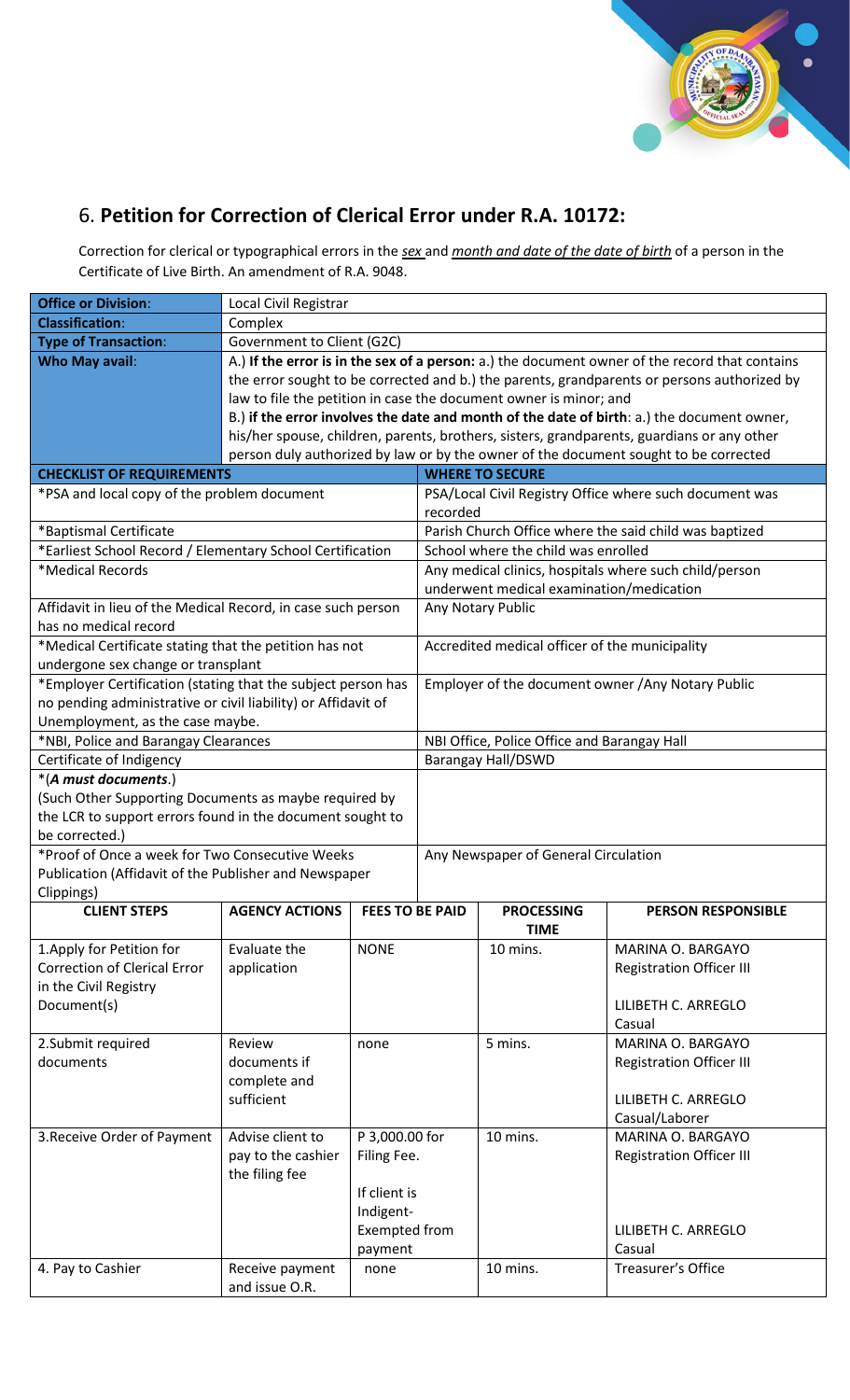

| 5. Present O.R. to the LCR<br>staff                                                         | Prepare the<br>petition for Client<br>to review and<br>sign.                                                                                                                                                                                                                    | none                                                                                                              | 15 mins.                                    | MARINA O. BARGAYO<br><b>Registration Officer III</b><br>LILIBETH C. ARREGLO<br>Casual |
|---------------------------------------------------------------------------------------------|---------------------------------------------------------------------------------------------------------------------------------------------------------------------------------------------------------------------------------------------------------------------------------|-------------------------------------------------------------------------------------------------------------------|---------------------------------------------|---------------------------------------------------------------------------------------|
| 6. Review and sign the<br>petition                                                          | Advise client to<br>review the said<br>petition for their<br>signature after                                                                                                                                                                                                    | none                                                                                                              | 5 mins.                                     | MARINA O. BARGAYO<br><b>Registration Officer III</b><br>LILIBETH C. ARREGLO<br>Casual |
| 7. Publish the Notice for<br>Publication                                                    | Advise client to<br>publish the Notice<br>for Publication<br>once a week for<br>two (2)<br>consecutive<br>weeks in the<br>newspaper of<br>general<br>circulation and<br>submit it after its<br>publication                                                                      | none<br>(Payment of the<br><b>Publication for</b><br>the Notice of<br>Publication<br>depends on the<br>Newspaper) | Two $(2)$<br>Consecutive<br>Weeks (14 days) | MARINA O. BARGAYO<br><b>Registration Officer III</b><br>LILIBETH C. ARREGLO<br>Casual |
| 8. Submit the proof of<br>Publication                                                       | Advise Client to<br>be back on the 2 <sup>nd</sup><br>day of their<br>submission of the<br>proof of<br>publication                                                                                                                                                              | None                                                                                                              | 5 mins.                                     | MARINA O. BARGAYO<br><b>Registration Officer III</b><br>LILIBETH C. ARREGLO<br>Casual |
| 9. Claim the acted petition<br>by the Registrar for mailing<br>to Legal Office, PSA, Manila | Release the acted<br>petition for the<br>Office of the Civil<br>Registrar<br>General's action                                                                                                                                                                                   | None                                                                                                              | 5 mins.                                     | MARINA O. BARGAYO<br><b>Registration Officer III</b><br>LILIBETH C. ARREGLO<br>Casual |
|                                                                                             | Client is advised<br>to wait for the<br>Action Taken by<br>the Civil Registrar<br>General                                                                                                                                                                                       | none                                                                                                              | 3 months                                    |                                                                                       |
| 10. Client request for<br>endorsement for the<br><b>Affirmed Petition</b>                   | After receiving<br>the Affirmed<br>Action Taken by<br>the CRG, Clients<br>are informed thru<br>text message for<br>endorsement of<br>the affirmed<br>petition to PSA<br><b>Regional Office</b><br>for annotation<br>thru<br>Decentralized<br>Copy Annotation<br>Program (DECAP) | none                                                                                                              | 5 mins.                                     | LILIBETH C. ARREGLO<br>Casual/Laborer                                                 |
| 10. Pay to the Treasurer's<br>Office for the required fees                                  | Clients are<br>advised to pay<br>the three (3) sets<br>of local copy of<br>the concern                                                                                                                                                                                          | Birth, Marriage &<br>Death Certificate<br>Fee -P 75.00 +<br>Doc. Stamp-P<br>30.00                                 | 5 mins.                                     | <b>TREASURER'S OFFICE</b>                                                             |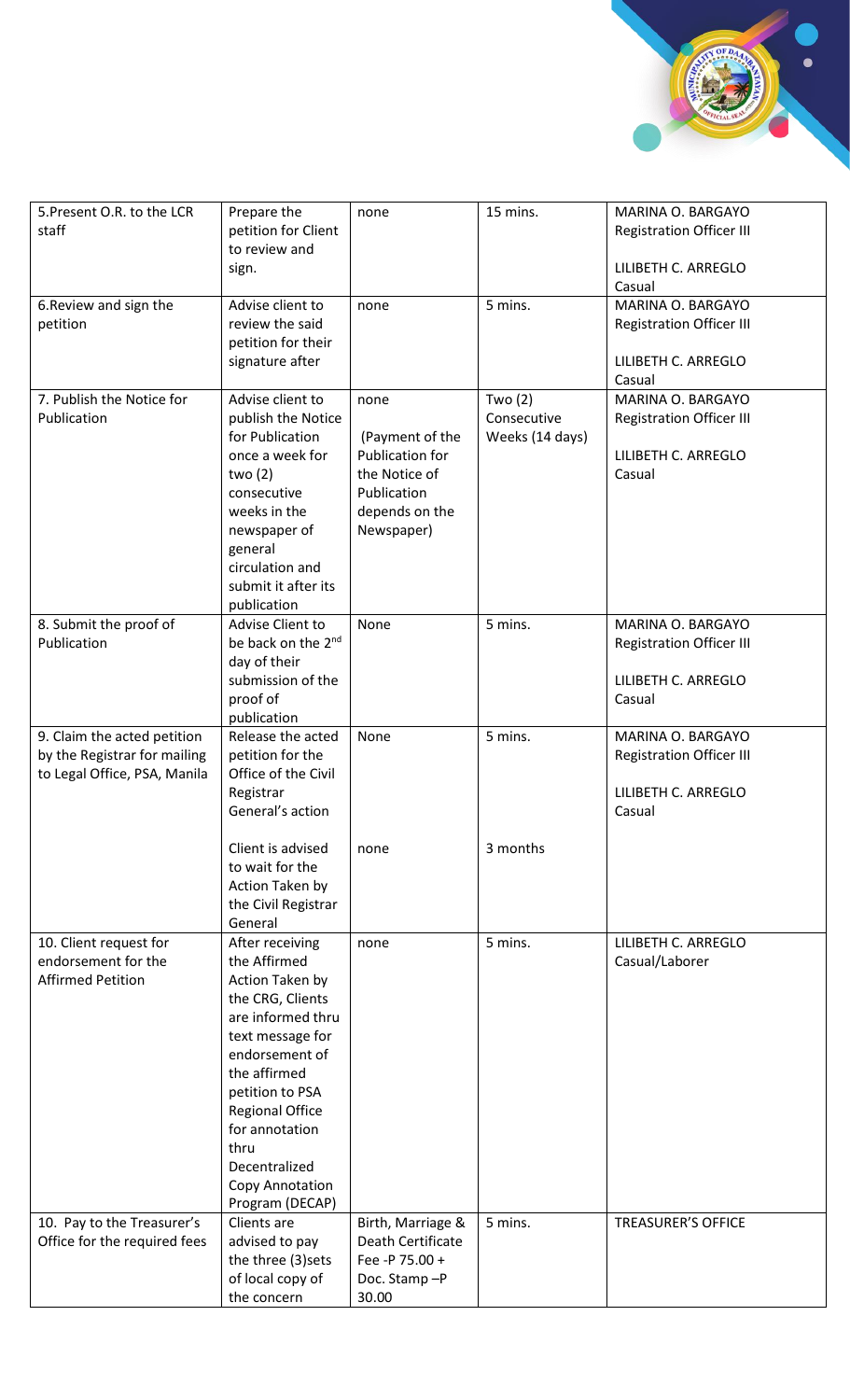

|                            | document to be       |                    |                |                     |
|----------------------------|----------------------|--------------------|----------------|---------------------|
|                            | attached to the      | $(P 105.00 x 3) =$ |                |                     |
|                            | endorsement thru     |                    |                |                     |
|                            | <b>DECAP</b>         | P 315.00           |                |                     |
| 11. Secure the PSA Copy of | Once the             | none               | 10 mins.       | LILIBETH C. ARREGLO |
| the Annotated Document     | document will be     |                    |                | Casual              |
| thru BREQS                 | available in the     |                    |                |                     |
|                            | Database, clients    |                    |                |                     |
|                            | are advised thru     |                    |                |                     |
|                            | text that            |                    |                |                     |
|                            | <b>Annotated PSA</b> |                    |                |                     |
|                            | copy of their        |                    |                |                     |
|                            | document are         |                    |                |                     |
|                            | now ready for        |                    |                |                     |
|                            | request BREQS        |                    |                |                     |
| <b>TOTAL</b>               |                      |                    | 14 days 1 hour |                     |
|                            |                      |                    | and 25 mins.   |                     |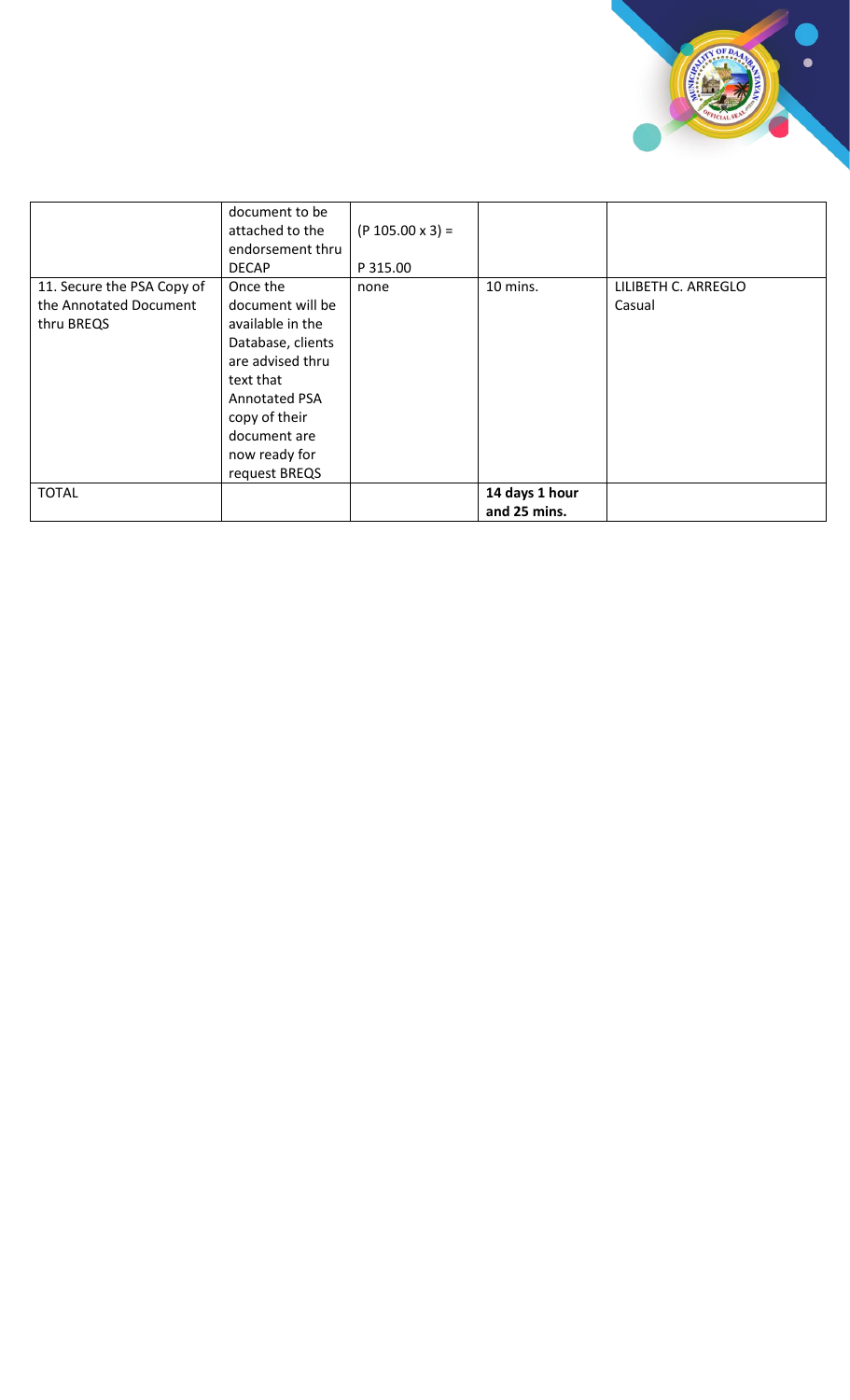

### **7. Request for SECURITY PAPER (SECPA) thru BREQS**

Facts of a person's birth, marriage and death duly registered in our office have an official file at the Philippine Statistics Authority in Manila and can be issued on a Security Paper thru a **Batched Request Query System (BREQS).**

| <b>Office or Division:</b>                                 | Local Civil Registrar                                                                         |                        |             |                                           |                           |  |  |  |
|------------------------------------------------------------|-----------------------------------------------------------------------------------------------|------------------------|-------------|-------------------------------------------|---------------------------|--|--|--|
| <b>Classification:</b>                                     | Simple                                                                                        |                        |             |                                           |                           |  |  |  |
| <b>Type of Transaction:</b>                                | Government to Client (G2C), Government to Government (G2G)                                    |                        |             |                                           |                           |  |  |  |
| <b>Who May avail:</b>                                      | Only the owner of the document or his/her authorized representative, resident or non-resident |                        |             |                                           |                           |  |  |  |
| of Daanbantayan, Cebu                                      |                                                                                               |                        |             |                                           |                           |  |  |  |
| <b>WHERE TO SECURE</b><br><b>CHECKLIST OF REQUIREMENTS</b> |                                                                                               |                        |             |                                           |                           |  |  |  |
| Valid Identification Card                                  | Issued from the respective offices concerned                                                  |                        |             |                                           |                           |  |  |  |
|                                                            | Authorization letter with valid ID, if the requester is other than the                        |                        |             | From the owner of the document or his/her |                           |  |  |  |
| owner                                                      |                                                                                               |                        |             | authorized representative                 |                           |  |  |  |
| Local Copy of the Document to be requested, if possible    |                                                                                               |                        | <b>LCRO</b> |                                           |                           |  |  |  |
|                                                            | Letter Request of the Government Entity / Valid ID of the Authorized                          |                        |             | Government Office Requesting the Document |                           |  |  |  |
| representative                                             |                                                                                               |                        |             |                                           |                           |  |  |  |
| <b>CLIENT STEPS</b>                                        | <b>AGENCY ACTIONS</b>                                                                         | <b>FEES TO BE PAID</b> |             | <b>PROCESSING</b>                         | <b>PERSON</b>             |  |  |  |
|                                                            |                                                                                               |                        |             | <b>TIME</b>                               | <b>RESPONSIBLE</b>        |  |  |  |
| 1. Fill-up Request Form and                                | Review the filled up form                                                                     | None                   |             | 5 mins.                                   | SIMEON SUNDAY V.          |  |  |  |
| submit to Window 2I or                                     |                                                                                               |                        |             |                                           | <b>NOYNAY</b>             |  |  |  |
| Window 3                                                   |                                                                                               |                        |             |                                           | Casual                    |  |  |  |
|                                                            |                                                                                               |                        |             |                                           | PACITA L. CONDE           |  |  |  |
|                                                            |                                                                                               |                        |             |                                           | Casual                    |  |  |  |
| 2. Receive Order of Payment                                | Advice client to pay to the                                                                   | <b>NONE</b>            |             | 5 mins.                                   | <b>SIMEON SUNDAY V.</b>   |  |  |  |
|                                                            | cashier the Service Fee                                                                       |                        |             |                                           | <b>NOYNAY</b>             |  |  |  |
|                                                            |                                                                                               |                        |             |                                           | Casual                    |  |  |  |
|                                                            |                                                                                               |                        |             |                                           |                           |  |  |  |
|                                                            |                                                                                               |                        |             |                                           | PACITA L. CONDE           |  |  |  |
|                                                            |                                                                                               |                        |             |                                           | Casual                    |  |  |  |
| 3. Payment to Cashier Service                              | Receive payment and issue                                                                     | P 100.00/Copy          |             | 10 mins                                   | <b>TREASURER'S OFFICE</b> |  |  |  |
| Fee                                                        | official receipt                                                                              |                        |             |                                           |                           |  |  |  |
| 4. Present O.R. of Service                                 | Encode request in the                                                                         | none                   |             | 10 mins.                                  | MARIE JADE R.             |  |  |  |
| Charge to the LCR staff.                                   | computer and advise client                                                                    |                        |             |                                           | MEDALLE                   |  |  |  |
|                                                            | to pay the requested                                                                          |                        |             |                                           | Adm. Aide I               |  |  |  |
|                                                            | document for PSA                                                                              |                        |             |                                           |                           |  |  |  |
| 5. Pay the document                                        | Receive payment and issue                                                                     | P 155.00/Copy          |             | 5 mins.                                   | SIMEON SUNDAY V.          |  |  |  |
| requested                                                  | acknowledgment receipt                                                                        | (Birth, Death &        |             |                                           | <b>NOYNAY</b>             |  |  |  |
|                                                            |                                                                                               | Marriage)              |             |                                           | Casual                    |  |  |  |
|                                                            |                                                                                               | P 210.00/copy          |             |                                           | PACITA L. CONDE           |  |  |  |
|                                                            |                                                                                               | (CENOMAR)              |             |                                           | Casual                    |  |  |  |
| 6.Come back after two                                      | Deposit collection of BREQS,                                                                  | none                   |             | 1 day                                     | SIMEON SUNDAY V.          |  |  |  |
| weeks                                                      | submit at PSA the                                                                             |                        |             |                                           | <b>NOYNAY</b>             |  |  |  |
|                                                            | requested Civil Registry                                                                      |                        |             |                                           | Casual                    |  |  |  |
|                                                            | documents in SECPA and                                                                        |                        |             |                                           |                           |  |  |  |
|                                                            | claim the previously                                                                          |                        |             |                                           | LILIBETH C. ARREGLO       |  |  |  |
|                                                            | transacted documents                                                                          |                        |             |                                           | Casual                    |  |  |  |
| 7 Present the claim stub to                                | Release the requested                                                                         | none                   |             | 5 mins.                                   | SIMEON SUNDAY V.          |  |  |  |
| LCR staff (Window 2 &                                      | document in security paper                                                                    |                        |             |                                           | <b>NOYNAY</b>             |  |  |  |
| Window 3)                                                  |                                                                                               |                        |             |                                           | Casual                    |  |  |  |
|                                                            |                                                                                               |                        |             |                                           |                           |  |  |  |
|                                                            |                                                                                               |                        |             |                                           | PACITA L. CONDE           |  |  |  |
|                                                            |                                                                                               |                        |             |                                           | Casual                    |  |  |  |
| <b>TOTAL</b>                                               |                                                                                               |                        |             | 1 day and 40                              |                           |  |  |  |
|                                                            |                                                                                               |                        |             | mins.                                     |                           |  |  |  |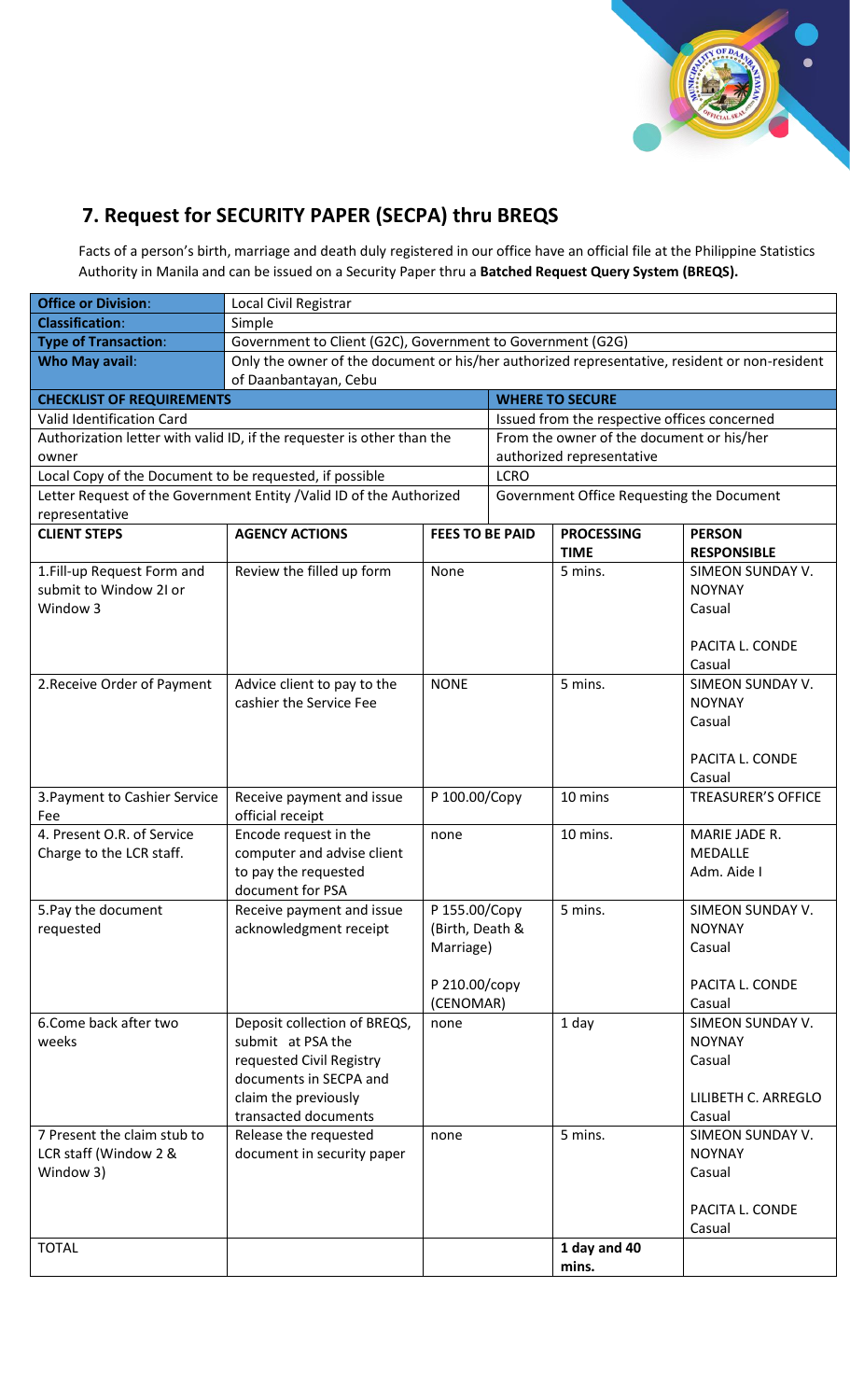

# **8. Processing of Legitimation**

Illegitimate children are children born outside wedlock. Subsequent marriage of their parents will entitle them to become legitimate.

| <b>Office or Division:</b>                 | Local Civil Registrar                            |                          |                   |                           |  |  |  |
|--------------------------------------------|--------------------------------------------------|--------------------------|-------------------|---------------------------|--|--|--|
| <b>Classification:</b>                     | complex                                          |                          |                   |                           |  |  |  |
| <b>Type of Transaction:</b>                | Government to Client (G2C)                       |                          |                   |                           |  |  |  |
| Who May avail:                             | Parents of Illegitimate children, Document Owner |                          |                   |                           |  |  |  |
| <b>CHECKLIST OF REQUIREMENTS:</b>          |                                                  | <b>WHERE TO SECURE</b>   |                   |                           |  |  |  |
| PSA Copy of the COLB of the child affected |                                                  | <b>PSA</b>               |                   |                           |  |  |  |
| <b>CENOMAR</b> (both parents)              |                                                  | <b>PSA</b>               |                   |                           |  |  |  |
| Marriage Contract (PSA or Local Copy)      |                                                  | PSA/LCR Office           |                   |                           |  |  |  |
| Joint Affidavit of Legitimation (to be     |                                                  | <b>Notary Public</b>     |                   |                           |  |  |  |
| executed by both parents)                  |                                                  |                          |                   |                           |  |  |  |
| <b>CLIENTS STEPS</b>                       | <b>AGENCY ACTIONS</b>                            | <b>FEES TO BE PAID</b>   | <b>PROCESSING</b> | <b>PERSON RESPONSIBLE</b> |  |  |  |
|                                            |                                                  |                          | <b>TIME</b>       |                           |  |  |  |
| 1.Submit the                               | Review, Scrutinize                               | none                     | 5 mins.           | ZOSIMA P. PEPITO          |  |  |  |
| documents required                         | the completeness                                 |                          |                   | Adm. Aide I               |  |  |  |
|                                            | of the submitted                                 |                          |                   |                           |  |  |  |
|                                            | documents                                        |                          |                   |                           |  |  |  |
| 2. Client to pay the                       | After the                                        | Legitimate Fee-P         | 25 mins.          | ZOSIMA P. PEPITO          |  |  |  |
| necessary fees                             | examination of                                   | 100.00                   |                   | Adm. Aide I               |  |  |  |
|                                            | the document,                                    |                          |                   |                           |  |  |  |
|                                            | the client is                                    | <b>Birth Certificate</b> |                   |                           |  |  |  |
|                                            | advised to pay the                               | Fee- P 75.00             |                   |                           |  |  |  |
|                                            | legitimation fee                                 |                          |                   |                           |  |  |  |
|                                            | and the birth                                    | Doc. Stamp-P             |                   |                           |  |  |  |
|                                            | certicate fee (3                                 | 30.00                    |                   |                           |  |  |  |
|                                            | sets)                                            | $(P 105 x 3 = P)$        |                   |                           |  |  |  |
|                                            |                                                  | 315.00)                  |                   |                           |  |  |  |
| 3. Client to claim her                     | Client is advised                                | none                     | 20 mins.          | ZOSIMA P. PEPITO          |  |  |  |
| file copy and mail the                     | to come back to                                  |                          |                   | Adm. Aide I               |  |  |  |
| endorsement of                             | mail the said                                    |                          |                   |                           |  |  |  |
| legitimation thru                          | legitimation and                                 |                          |                   |                           |  |  |  |
| postal office of LBC                       | for the release of                               |                          |                   |                           |  |  |  |
|                                            | her file copy.                                   |                          |                   |                           |  |  |  |
| <b>TOTAL</b>                               |                                                  |                          | 50 mins.          |                           |  |  |  |
|                                            |                                                  |                          |                   |                           |  |  |  |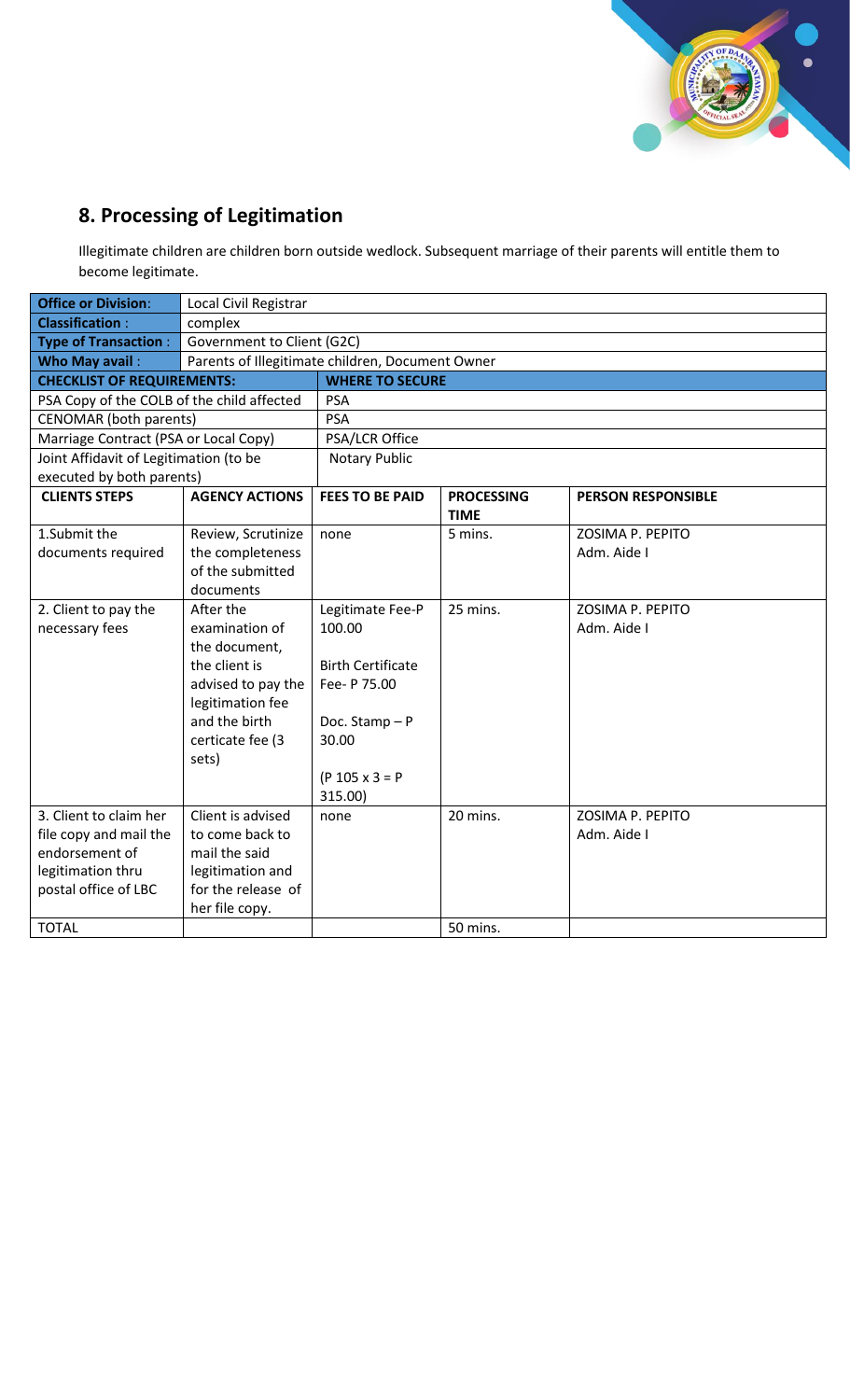

## **9. Processing of Supplemental Report:**

Blank or omitted entries in the Certificate of Live Birth, Certificate of Marriage and Certificate of Death can be cured thru Supplemental Report.

| <b>Office or Division:</b>                                 | Local Civil Registrar                                                              |                                                |                   |                                                              |  |  |  |
|------------------------------------------------------------|------------------------------------------------------------------------------------|------------------------------------------------|-------------------|--------------------------------------------------------------|--|--|--|
| <b>Classification:</b>                                     | Simple                                                                             |                                                |                   |                                                              |  |  |  |
| <b>Type of Transaction:</b>                                | Government to Client (G2C)                                                         |                                                |                   |                                                              |  |  |  |
| Who May avail:                                             | Document Owner, his/her spouse, his parents or his duly authorized representative. |                                                |                   |                                                              |  |  |  |
| <b>CHECKLIST OF REQUIREMENTS:</b>                          |                                                                                    | <b>WHERE TO SECURE</b>                         |                   |                                                              |  |  |  |
| <b>CERTIFICATES OF LIVE BIRTH</b>                          | <b>PSA</b>                                                                         |                                                |                   |                                                              |  |  |  |
| <b>CERTIFICATES OF MARRIAGE</b>                            |                                                                                    | <b>PSA</b>                                     |                   |                                                              |  |  |  |
| <b>CERTIFICATES OF DEATH</b>                               |                                                                                    | <b>PSA</b>                                     |                   |                                                              |  |  |  |
| Any two (2) Supporting Documents to justify the missing or |                                                                                    | <b>PSA</b>                                     |                   |                                                              |  |  |  |
| omitted entries such as:                                   |                                                                                    |                                                |                   |                                                              |  |  |  |
| <b>Baptismal Certificate</b>                               |                                                                                    | Parish Office where the child was baptized     |                   |                                                              |  |  |  |
| Marriage Record of the Document Owner                      |                                                                                    | PSA, Local Civil Registry                      |                   |                                                              |  |  |  |
| Affidavit of Supplemental Report to be executed by the     |                                                                                    |                                                |                   | LCR Office to be subscribed by a Notary Public or any person |  |  |  |
| Document Owner or his/her duly authorized representative   |                                                                                    | who has authority to subscribe Sworn Statement |                   |                                                              |  |  |  |
| <b>CLIENTS STEPS</b>                                       | <b>AGENCY ACTIONS</b>                                                              | <b>FEES TO BE PAID</b>                         | <b>PROCESSING</b> | <b>PERSON</b>                                                |  |  |  |
|                                                            |                                                                                    |                                                | <b>TIME</b>       | <b>RESPONSIBLE</b>                                           |  |  |  |
| 1. Submit the documents                                    | Review, Scrutinize the                                                             | none                                           | 5 mins.           | <b>MARIE JADE MEDALLE</b>                                    |  |  |  |
| required                                                   | completeness of the                                                                |                                                |                   | Adm. Aide I                                                  |  |  |  |
|                                                            | submitted documents                                                                |                                                |                   |                                                              |  |  |  |
| 2. Client to pay the                                       | Client is advised to pay the                                                       | Sec. Fee-P 50.00                               | 5 mins.           | <b>Treasurer's Office</b>                                    |  |  |  |
| prescribed fees                                            | Sec. Fee and the 3 sets of                                                         |                                                |                   |                                                              |  |  |  |
|                                                            | local issue of the certificate                                                     | Birth/Marriage/Death                           |                   |                                                              |  |  |  |
|                                                            | concern                                                                            | Certificate Fee-P                              |                   |                                                              |  |  |  |
|                                                            |                                                                                    | 75.00                                          |                   |                                                              |  |  |  |
|                                                            |                                                                                    |                                                |                   |                                                              |  |  |  |
|                                                            |                                                                                    | Doc. Stamp - P 30.00                           |                   |                                                              |  |  |  |
|                                                            |                                                                                    |                                                |                   |                                                              |  |  |  |
|                                                            |                                                                                    | $(P 105 \times 3 = P 315.00)$                  |                   |                                                              |  |  |  |
| 3. Client to wait for the                                  | Client is advised to wait for                                                      | none                                           | 3 weeks           | MARIE JADE R.                                                |  |  |  |
| downloading of the                                         | a text after from the LCRO                                                         |                                                |                   | MEDALLE                                                      |  |  |  |
| supplemental report to the                                 | Staff after the downloading                                                        |                                                |                   | Adm. Aide I                                                  |  |  |  |
| database by the PSA Regional                               | in the database by the PSA                                                         |                                                |                   |                                                              |  |  |  |
| Office                                                     | Regional Office has been                                                           |                                                |                   |                                                              |  |  |  |
|                                                            | done                                                                               |                                                |                   |                                                              |  |  |  |
| 4. Client come to secure PSA                               | Client is informed that the                                                        | none                                           | 5 mins.           | MARIE JADE R.                                                |  |  |  |
| Copy of the document                                       | PSA Copy affected by                                                               |                                                |                   | MEDALLE                                                      |  |  |  |
|                                                            | Supplemental Report is now<br>available in the database                            |                                                |                   | Adm. Aide I                                                  |  |  |  |
|                                                            |                                                                                    | Service Fee - P                                |                   | <b>TREASURY OFFICE</b>                                       |  |  |  |
| 5. Client pays the necessary                               | Client is advised to pay the<br>service fee and issue an                           |                                                | 5 mins.           |                                                              |  |  |  |
| fees in securing the SECPA<br>Copy thru BREQS              | acknowledgement receipt                                                            | 100.00/copy                                    |                   |                                                              |  |  |  |
|                                                            | for the payment of the                                                             | <b>SECPA Copy:</b>                             |                   |                                                              |  |  |  |
|                                                            | <b>SECPA</b>                                                                       |                                                |                   |                                                              |  |  |  |
|                                                            |                                                                                    | Birth, Marriage &                              |                   |                                                              |  |  |  |
|                                                            |                                                                                    | Death Certificate - P                          |                   |                                                              |  |  |  |
|                                                            |                                                                                    | 155.00/copy                                    |                   |                                                              |  |  |  |
| 6. Client to come back after 2                             | Client is asked of the                                                             | none                                           | 5 mins.           | SIMEON SUNDAY V.                                             |  |  |  |
| weeks to claim the document                                | Receipt of the payment for                                                         |                                                |                   | <b>NOYNAY</b>                                                |  |  |  |
| requested                                                  | the releasing of the                                                               |                                                |                   | Casual                                                       |  |  |  |
|                                                            | document                                                                           |                                                |                   |                                                              |  |  |  |
| <b>TOTAL</b>                                               |                                                                                    |                                                | 3 weeks and       |                                                              |  |  |  |
|                                                            |                                                                                    |                                                | 25 mins.          |                                                              |  |  |  |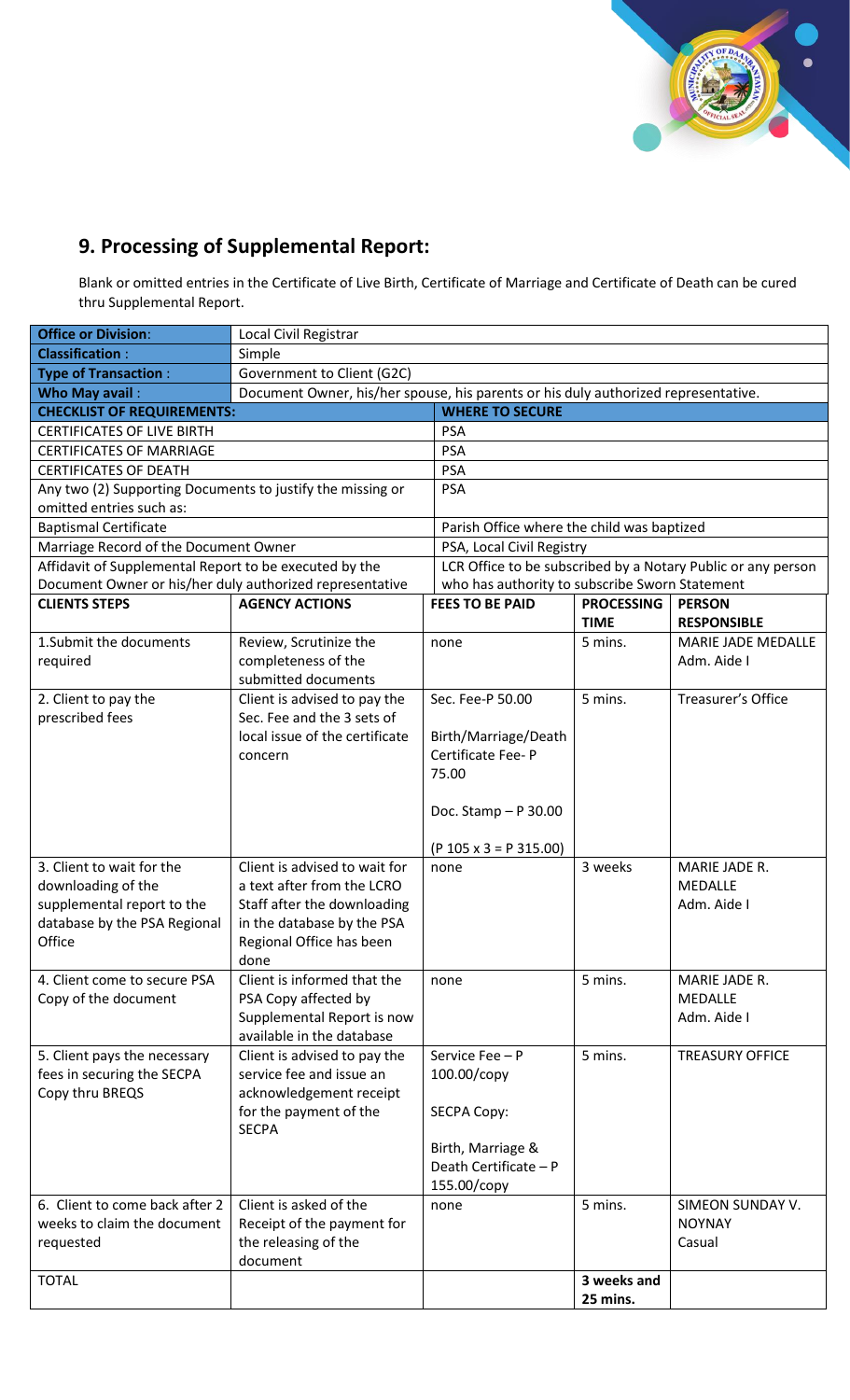

# **10. Endorsement of Court Decrees:**

Civil Registry Documents which were registered in the Office and which underwent Judicial Processes like Annulment, Declaration of Nullity of Marriage, Adoption and Correction of Entry are being endorsed to PSA, Manila for proper annotation in the SECPA copy of the affected document.

| <b>Office or Division:</b>                 | Local Civil Registrar                                                              |                                                        |                   |                           |  |  |  |
|--------------------------------------------|------------------------------------------------------------------------------------|--------------------------------------------------------|-------------------|---------------------------|--|--|--|
| <b>Classification:</b>                     | complex                                                                            |                                                        |                   |                           |  |  |  |
| <b>Type of Transaction:</b>                | Government to Client (G2C), Government to Government (G2G)                         |                                                        |                   |                           |  |  |  |
| <b>Who May avail:</b>                      | Document Owner, his/her spouse, his parents or his duly authorized representative. |                                                        |                   |                           |  |  |  |
| <b>CHECKLIST OF REQUIREMENTS:</b>          |                                                                                    | <b>WHERE TO SECURE</b>                                 |                   |                           |  |  |  |
| COLB, COM & COD                            |                                                                                    | <b>PSA</b>                                             |                   |                           |  |  |  |
| 2 sets Certified Copy of the Petition      |                                                                                    | Court where the petition was filed                     |                   |                           |  |  |  |
| 2 sets Certified True Copy of the Decision |                                                                                    | Court where the petition was filed                     |                   |                           |  |  |  |
| 2 sets Certificate of Finality             |                                                                                    | Court where the petition was filed                     |                   |                           |  |  |  |
| 2 sets Certificate of Authenticity         |                                                                                    | City or Municipal Registry office where the court sits |                   |                           |  |  |  |
| <b>CLIENTS STEPS</b>                       | <b>AGENCY ACTIONS</b>                                                              | <b>FEES TO BE PAID</b>                                 | <b>PROCESSING</b> | <b>PERSON RESPONSIBLE</b> |  |  |  |
|                                            |                                                                                    |                                                        | <b>TIME</b>       |                           |  |  |  |
| 1. Submit the documents                    | Review, Scrutinize                                                                 | none                                                   | 10 mins.          | MARIE JADE MEDALLE        |  |  |  |
| required                                   | the completeness                                                                   |                                                        |                   | Adm. Aide I               |  |  |  |
|                                            | of the submitted                                                                   |                                                        |                   |                           |  |  |  |
|                                            | documents                                                                          |                                                        |                   |                           |  |  |  |
| 2. Client to pay the prescribed            | Client is advised                                                                  | Birth/Marriage/Death                                   | 15 mins.          | Treasurer's Office        |  |  |  |
| fees                                       | to pay the 3 sets                                                                  | Certificate Fee-P                                      |                   |                           |  |  |  |
|                                            | of local issue of                                                                  | 75.00                                                  |                   |                           |  |  |  |
|                                            | the certificate                                                                    |                                                        |                   |                           |  |  |  |
|                                            | concern                                                                            | Doc. Stamp - P 30.00                                   |                   |                           |  |  |  |
|                                            |                                                                                    | $(P 105 \times 3 = P 315.00)$                          |                   |                           |  |  |  |
| 3. Client to come back next                | Client is advised                                                                  | none                                                   | $1$ day           | MARIE JADE R. MEDALLE     |  |  |  |
| working day for her file copy              | to come back by                                                                    |                                                        |                   | Adm. Aide I               |  |  |  |
| of the endorsement and for                 | the next working                                                                   |                                                        |                   |                           |  |  |  |
| mailing thru LBC                           | day to claim her                                                                   |                                                        |                   |                           |  |  |  |
|                                            | file copy and is                                                                   |                                                        |                   |                           |  |  |  |
|                                            | advised further to                                                                 |                                                        |                   |                           |  |  |  |
|                                            | wait when the                                                                      |                                                        |                   |                           |  |  |  |
|                                            | document is                                                                        |                                                        |                   |                           |  |  |  |
|                                            | available in the                                                                   |                                                        |                   |                           |  |  |  |
|                                            | database                                                                           |                                                        |                   |                           |  |  |  |
| <b>TOTAL</b>                               |                                                                                    |                                                        | 1 day and 25      |                           |  |  |  |
|                                            |                                                                                    |                                                        | mins.             |                           |  |  |  |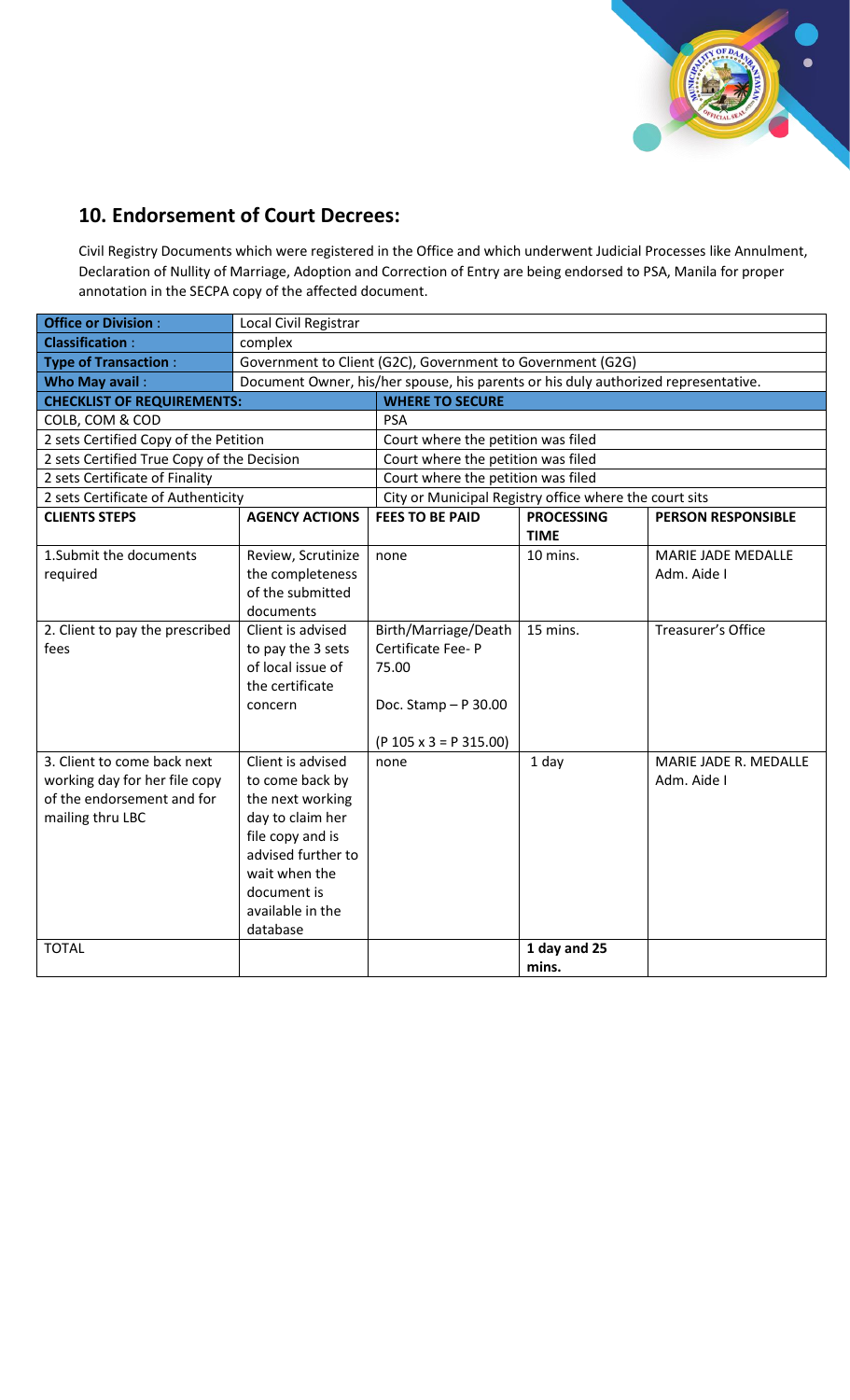

#### **EXTERNAL SERVICES:**

#### **11. Migrant Petition for CFN & CCE (Birth, Marriage and Death Certificates)**

Incorrect First Name and Correction of Clerical and/or typographical errors found in the COLB, COM and COD registered in other municipalities outside Daanbantayan, Cebu maybe filed as the Office of the LCRO, Daanbantayan, Cebu pursuant to R.A. No. 9048 or R.A. 10172, as amended.

| <b>Office or Division:</b>       | Local Civil Registrar                                        |                        |                                                                  |                                                |                                                                  |  |  |  |
|----------------------------------|--------------------------------------------------------------|------------------------|------------------------------------------------------------------|------------------------------------------------|------------------------------------------------------------------|--|--|--|
| <b>Classification:</b>           | <b>Highly Technical</b>                                      |                        |                                                                  |                                                |                                                                  |  |  |  |
| <b>Type of</b>                   | Government to Client (G2C), Government to Government (G2G)   |                        |                                                                  |                                                |                                                                  |  |  |  |
| <b>Transaction:</b>              |                                                              |                        |                                                                  |                                                |                                                                  |  |  |  |
| <b>Who May avail:</b>            | Individuals concerned/authorized representative              |                        |                                                                  |                                                |                                                                  |  |  |  |
|                                  | <b>CHECKLIST OF REQUIREMENTS:</b>                            |                        |                                                                  | <b>WHERE TO SECURE</b>                         |                                                                  |  |  |  |
| PSA Copy of the Problem Document |                                                              |                        | PSA                                                              |                                                |                                                                  |  |  |  |
|                                  | Local Copy of the subject COLB, COM & COD                    |                        | Office of the Local Civil Registry office where the document was |                                                |                                                                  |  |  |  |
|                                  |                                                              |                        | registered                                                       |                                                |                                                                  |  |  |  |
|                                  | Valid ID of the Petitioner/Document Owner                    |                        | Issuing office of the ID                                         |                                                |                                                                  |  |  |  |
| <b>Baptismal Certificate</b>     |                                                              |                        |                                                                  |                                                | Parish Church where the subject person was baptized              |  |  |  |
| No. 10172)                       | Earliest School Records/School Certification (a must in R.A. |                        | Elementary School where the subject child was enrolled           |                                                |                                                                  |  |  |  |
|                                  | Marriage Certificate of the petitioner/Document Owner        |                        |                                                                  |                                                | PSA, LCRO or Parish Church office where the marriage occured     |  |  |  |
|                                  | Medical Records / Affidavit in Lieu of the Medical Records   |                        |                                                                  |                                                | Medical Clinics, Hospitals undergoing medical examination of the |  |  |  |
| (a must in R.A. No. 10172)       |                                                              |                        | said person                                                      |                                                |                                                                  |  |  |  |
|                                  | Medical Certification stating that the petitioner has not    |                        |                                                                  | Accredited Medical Officer of the Municipality |                                                                  |  |  |  |
|                                  | undergone sex change or sex transplant (a must in R.A.       |                        |                                                                  |                                                |                                                                  |  |  |  |
| 10172)                           |                                                              |                        |                                                                  |                                                |                                                                  |  |  |  |
|                                  | Clearances for CFN & R.A. 10172 (NBI, Police and Barangay    |                        |                                                                  | NBI Office, Police Office & Baranagay Hall     |                                                                  |  |  |  |
| Clearances)                      | Employer Certification/Affidavit of Unemployment (For        |                        | Employer of the subject person/Any Notary Public                 |                                                |                                                                  |  |  |  |
| CFN & R.A. 10172)                |                                                              |                        |                                                                  |                                                |                                                                  |  |  |  |
|                                  | Proof of Publication (For CFN & R.A. 10172)                  |                        |                                                                  | Newspaper of General Circulation               |                                                                  |  |  |  |
|                                  | Certificate of Indigency (For Indigent Petitioner)           |                        |                                                                  | <b>Barangay Hall/MSWD</b>                      |                                                                  |  |  |  |
|                                  |                                                              |                        |                                                                  |                                                |                                                                  |  |  |  |
| <b>CLIENTS STEPS</b>             | <b>AGENCY ACTIONS</b>                                        | <b>FEES TO BE PAID</b> |                                                                  | <b>PROCESSING</b>                              | <b>PERSON RESPONSIBLE</b>                                        |  |  |  |
|                                  |                                                              |                        |                                                                  | <b>TIME</b>                                    |                                                                  |  |  |  |
| 1. Submit the documents          | Review, Scrutinize                                           | none                   |                                                                  | 15 mins.                                       | MARINA O. BARGAYO                                                |  |  |  |
| required                         | the completeness                                             |                        |                                                                  |                                                | <b>Registration Officer III</b>                                  |  |  |  |
|                                  | of the submitted                                             |                        |                                                                  |                                                |                                                                  |  |  |  |
|                                  | documents                                                    |                        |                                                                  |                                                | LILIBETH C. ARREGLO (Casual)                                     |  |  |  |
| 2. Client to pay the Service     |                                                              | P 1,000 (For CFN       |                                                                  | 5 mins.                                        | <b>TREASURER'S OFFICE</b>                                        |  |  |  |
| Fee                              | Receive payment<br>and issue official                        | & R.A. 10172)          |                                                                  |                                                |                                                                  |  |  |  |
|                                  | receipt                                                      |                        | P 500.00 (For CCE                                                |                                                |                                                                  |  |  |  |
|                                  |                                                              | under R.A. 9048)       |                                                                  |                                                |                                                                  |  |  |  |
|                                  |                                                              |                        |                                                                  |                                                |                                                                  |  |  |  |
|                                  |                                                              | If petitioner is       |                                                                  |                                                |                                                                  |  |  |  |
|                                  |                                                              | $indigent -$           |                                                                  |                                                |                                                                  |  |  |  |
|                                  |                                                              | exempted from          |                                                                  |                                                |                                                                  |  |  |  |
|                                  |                                                              | payment                |                                                                  |                                                |                                                                  |  |  |  |
| 3. Client submit the official    | advised to                                                   | none                   |                                                                  | 10 mins.                                       | MARINA O. BARGAYO                                                |  |  |  |
| receipt                          | review the                                                   |                        |                                                                  |                                                | <b>Registration Officer III</b>                                  |  |  |  |
|                                  | petition the                                                 |                        |                                                                  |                                                |                                                                  |  |  |  |
|                                  | entries and sign                                             |                        |                                                                  |                                                |                                                                  |  |  |  |
|                                  |                                                              |                        |                                                                  |                                                |                                                                  |  |  |  |
|                                  | contact and refer                                            |                        |                                                                  |                                                |                                                                  |  |  |  |
|                                  | the concern LCR                                              |                        |                                                                  |                                                |                                                                  |  |  |  |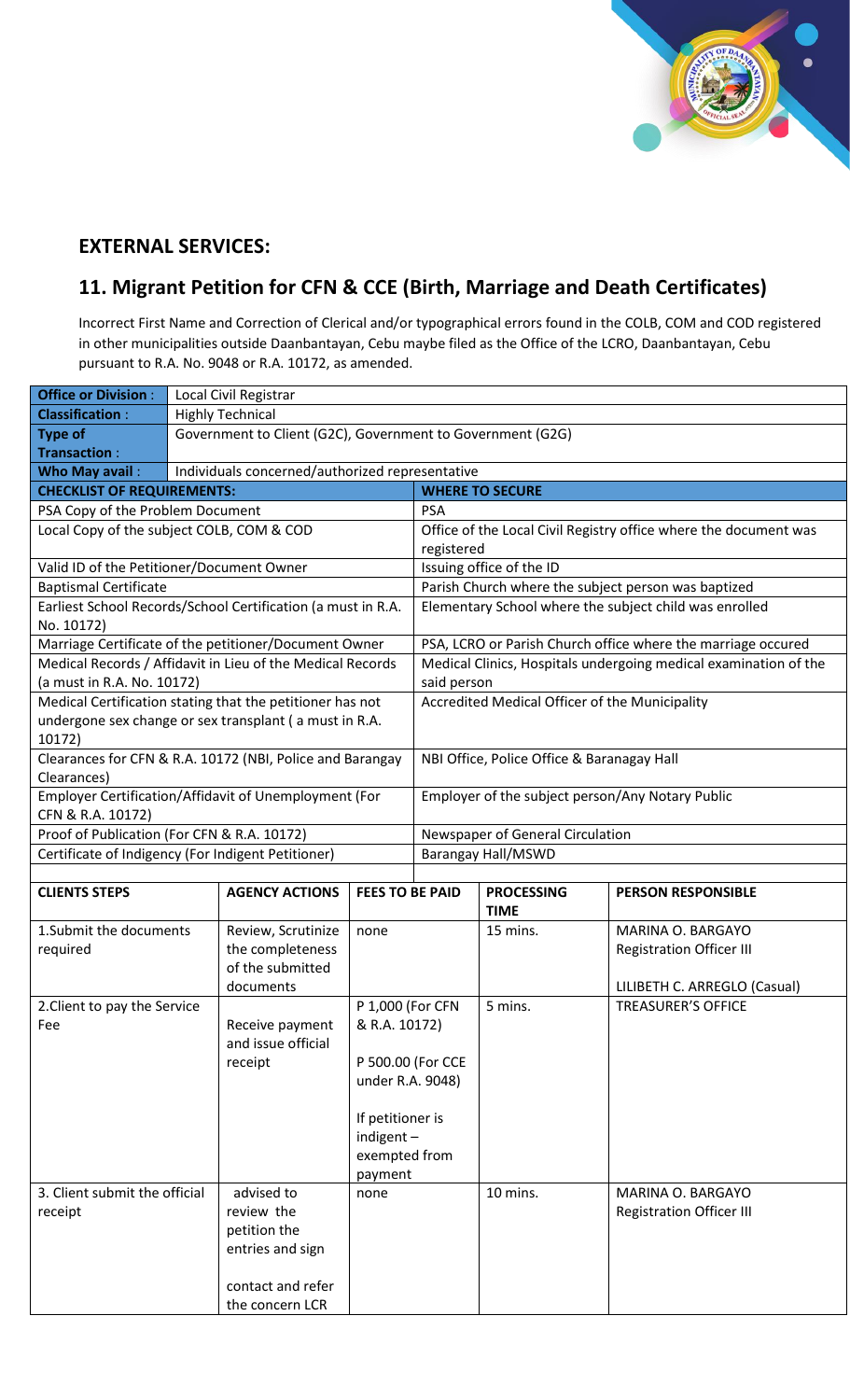

|                               | for order of      |                    |               |                                |
|-------------------------------|-------------------|--------------------|---------------|--------------------------------|
|                               | payment           |                    |               |                                |
| 4. Client to pay the order of | Receive official  | Payment of Filing  | 30 mins.      | MARINA O. BARGAYO              |
| payment                       | receipt the and   | Fees:              |               | <b>Registration Officer II</b> |
|                               | prepare the       |                    |               |                                |
|                               | document for      | CCE/R.A. 9048 -    |               | LILIBETH C. ARREGLO            |
|                               | mailing by the    | P 1,000.00         |               | Casual/Laborer                 |
|                               | client            |                    |               |                                |
|                               |                   | CCE/R.A. 10172-    |               |                                |
|                               |                   | P 3,000.00         |               |                                |
|                               |                   | $CFN - P 3,000.00$ |               |                                |
|                               |                   |                    |               |                                |
|                               |                   | If Petitioner is   |               |                                |
|                               |                   | indigent-          |               |                                |
|                               |                   | exempted from      |               |                                |
|                               |                   | payment of Filing  |               |                                |
|                               |                   | Fee                |               |                                |
| 4. Client to mail the said    | Client is advised | none               | 10 mins.      |                                |
| petition to the C/MCR         | to mail the       |                    |               |                                |
| concerned                     | complete set of   |                    |               |                                |
|                               | petition and the  |                    |               |                                |
|                               | required          |                    |               |                                |
|                               | supporting        |                    |               |                                |
|                               | documents to the  |                    |               |                                |
|                               | concerned C/MCR   |                    |               |                                |
|                               | where the         |                    |               |                                |
|                               | problem           |                    |               |                                |
|                               | document was      |                    |               |                                |
|                               | registered        |                    |               |                                |
| 5. Client to claim the Copy   | Client's copy is  | None               | 5 mins.       | LILIBETH C. ARREGLO            |
| of the said petition          | being released.   |                    |               | Casual                         |
|                               |                   |                    |               | Concerned MCR                  |
|                               | Client is advised | None               | 3 months      |                                |
|                               | to wait for the   |                    |               |                                |
|                               | return of the     |                    |               |                                |
|                               | petition from the |                    |               |                                |
|                               | office of the     |                    |               |                                |
|                               | C/MCR where       |                    |               |                                |
|                               | such document     |                    |               |                                |
|                               | was registered.   |                    |               |                                |
| <b>TOTAL</b>                  |                   |                    | 1 hour and 15 |                                |
|                               |                   |                    | mins.         |                                |
|                               |                   |                    |               |                                |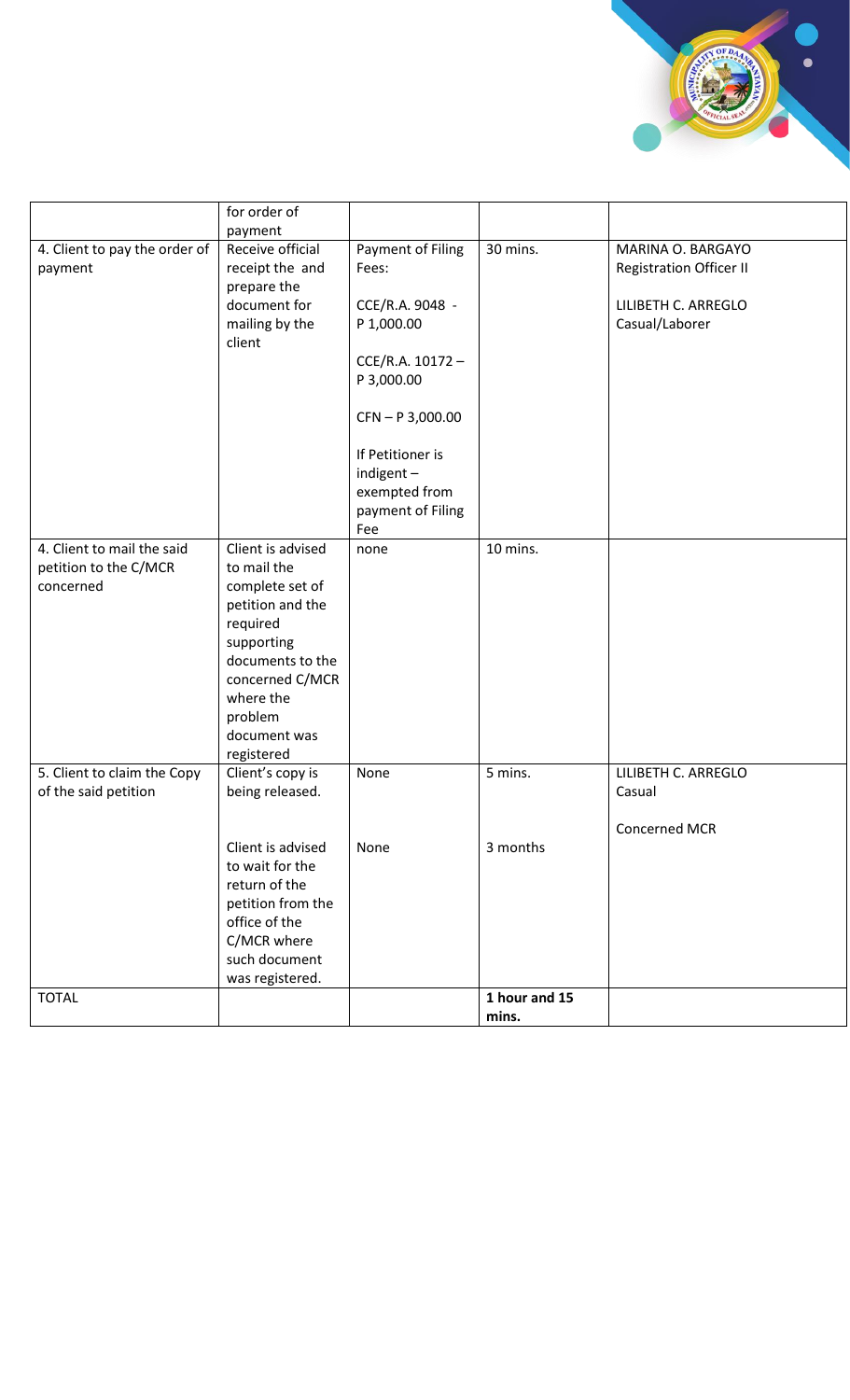

#### **12. Out-of-Town Delayed Registration (Birth, Marriage and Death Certificates)**

Birth, Marriages and Death occurring or happening outside the municipality maybe registered pursuant to Adm. Order No. 1, Series of 1993 thru the Out-of-Town Late Registration of Documents.

| <b>Office or</b>                                                    |                                                      | Local Civil Registrar                                                                       |                                                           |             |                                  |                                                              |  |
|---------------------------------------------------------------------|------------------------------------------------------|---------------------------------------------------------------------------------------------|-----------------------------------------------------------|-------------|----------------------------------|--------------------------------------------------------------|--|
| <b>Division:</b>                                                    |                                                      |                                                                                             |                                                           |             |                                  |                                                              |  |
| <b>Classification:</b>                                              | <b>Highly Technical</b>                              |                                                                                             |                                                           |             |                                  |                                                              |  |
| <b>Type of</b><br><b>Transaction:</b>                               | Government to Client (G2C)                           |                                                                                             |                                                           |             |                                  |                                                              |  |
| Who May avail:                                                      | Individuals concerned /his authorized representative |                                                                                             |                                                           |             |                                  |                                                              |  |
| <b>CHECKLIST OF REQUIREMENTS:</b>                                   | <b>WHERE TO SECURE</b>                               |                                                                                             |                                                           |             |                                  |                                                              |  |
|                                                                     |                                                      | PSA Copy of Negative Certification of births, marriage,                                     |                                                           | <b>PSA</b>  |                                  |                                                              |  |
| and death (updated)                                                 |                                                      |                                                                                             |                                                           |             |                                  |                                                              |  |
|                                                                     |                                                      | Supporting Documents to show the veracity of the vital events to be registered, such as     |                                                           |             |                                  |                                                              |  |
| Marriage Contract of the document of the document<br>owner          |                                                      |                                                                                             | PSA, Local Civil Registry copy or record from gthe church |             |                                  |                                                              |  |
| Valid ID of the Document Owner                                      |                                                      |                                                                                             |                                                           |             | Issuing office of the ID         |                                                              |  |
| <b>Baptismal Certificate</b>                                        |                                                      |                                                                                             |                                                           |             |                                  | Parish Church where the subject person was baptized          |  |
|                                                                     |                                                      | Earliest School Records/School Certification (a must in                                     |                                                           |             |                                  | Elementary School where the subject child was enrolled       |  |
| R.A. No. 10172)                                                     |                                                      |                                                                                             |                                                           |             |                                  |                                                              |  |
|                                                                     |                                                      | Marriage Certificate of Document Owner's parents                                            |                                                           |             |                                  | PSA, LCRO or Parish Church office where the marriage occured |  |
|                                                                     |                                                      | Joint Affidavit of Two Disinterested Persons Attesting to                                   |                                                           | <b>LCRO</b> |                                  |                                                              |  |
| the veracity of the vital events to be registered                   |                                                      |                                                                                             |                                                           |             |                                  |                                                              |  |
| <b>CLIENTS STEPS</b>                                                |                                                      | <b>AGENCY ACTIONS</b>                                                                       | <b>FEES TO BE PAID</b>                                    |             | <b>PROCESSING</b><br><b>TIME</b> | <b>PERSON RESPONSIBLE</b>                                    |  |
| 1. Submit the documents<br>required                                 |                                                      | Review, Scrutinize<br>the completeness<br>of the submitted<br>documents                     | none                                                      |             | 10 mins.                         | MARIE JADE R. MEDALLE<br>Adm. Aide I                         |  |
| 2. Client to pay the                                                |                                                      | Advice client to                                                                            | P 50.00                                                   |             | 10 mins.                         | <b>TREASURY OFFICE</b>                                       |  |
| Secretary's fee                                                     |                                                      | pay for the                                                                                 |                                                           |             |                                  |                                                              |  |
|                                                                     |                                                      | Secretary's Fee                                                                             |                                                           |             |                                  |                                                              |  |
| 3. Client to review the                                             |                                                      | Clients are                                                                                 | none                                                      |             | 10 mins.                         | MARIE JADE R. MEDALLE                                        |  |
| correctness of the entries                                          |                                                      | advised to check                                                                            |                                                           |             |                                  | Adm. Aide I                                                  |  |
| in the COLB, COM and                                                |                                                      | properly the                                                                                |                                                           |             |                                  |                                                              |  |
| <b>COM</b>                                                          |                                                      | correctness of the                                                                          |                                                           |             |                                  |                                                              |  |
|                                                                     |                                                      | entry                                                                                       |                                                           |             |                                  |                                                              |  |
|                                                                     |                                                      | MCR Staff to<br>contact the Office<br>of the C/MCR<br>concerned for the<br>order of payment | None                                                      |             | 25 mins.                         | MARIE JADE R. MEDALLE<br>Adm. Aide I                         |  |
| 4. Client to pay the<br>prescribed fees<br>4. Client to present the |                                                      | None<br>Receive the proof                                                                   | (Payment<br>depends on the<br>municipality<br>concern)    |             |                                  |                                                              |  |
| proof of payment and                                                |                                                      | of payment and                                                                              |                                                           |             |                                  |                                                              |  |